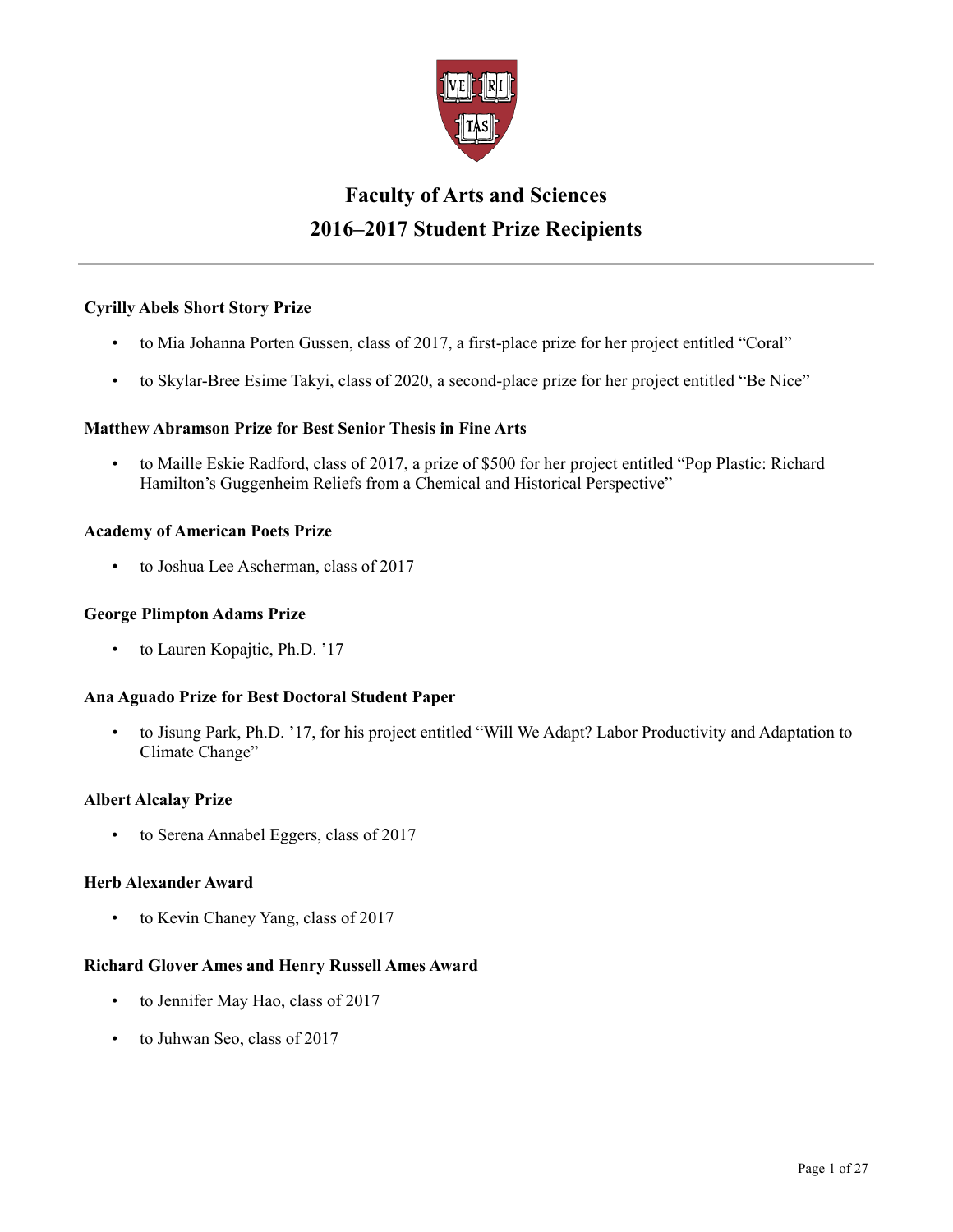### **Kwame Anthony Appiah Prize**

• to Sarah Nyangweso Michieka, class of 2017, a prize of \$500

### **Rudolf Arnheim Prize**

• to Samuel Zackson Wolk, class of 2017

#### **Santo J. Aurelio Prize**

• to Troy Walden Ewing, A.L.B. '17, a prize of \$2,500

### **Joseph L. Barrett Award**

- to Eric James Hollenberg, class of 2017
- to Shivangi Parmar, class of 2017

### **Bechtel Prize in Philosophy**

- to Rebecca Rothfeld, G1
- to Aaron Graham Suduiko, class of 2017

#### **Jeremy Belknap Prize**

• to Rebecca Thau, class of 2020, a prize of \$500 for her project entitled "Les conceptions de la justice*: Les Mystères de Paris* d'Eugène Sue versus *Paris* d'Émile Zola"

#### **Helen Choate Bell Prize**

• to Evander Lewis Price, G5, for his project entitled "Fact and Fiction: How Fitzgerald Still Haunts Flushing"

#### **Helen Choate Bell Prize for Ph.D. Thesis**

• to Adam Nathaniel Scheffler, Ph.D. '17, for his project entitled "'My Life Is Only One Life': Turning to Other People in American Lyric Poetry after New Criticism"

#### **Lillian Bell Prize in History**

• to Alexandra Ann Morehead, class of 2017, a prize of \$750 for her project entitled "Assembling the Archive of Genocide: Historical Memory of the Wołyń Genocide in Post-War Poland, 1945–2016"

#### **James Gordon Bennett Prize**

• to Joshua Aaron Goldstein, class of 2017, a prize of \$2,400 for his project entitled "Should Democracies Keep Secrets? National Security and the Obligation to Classify"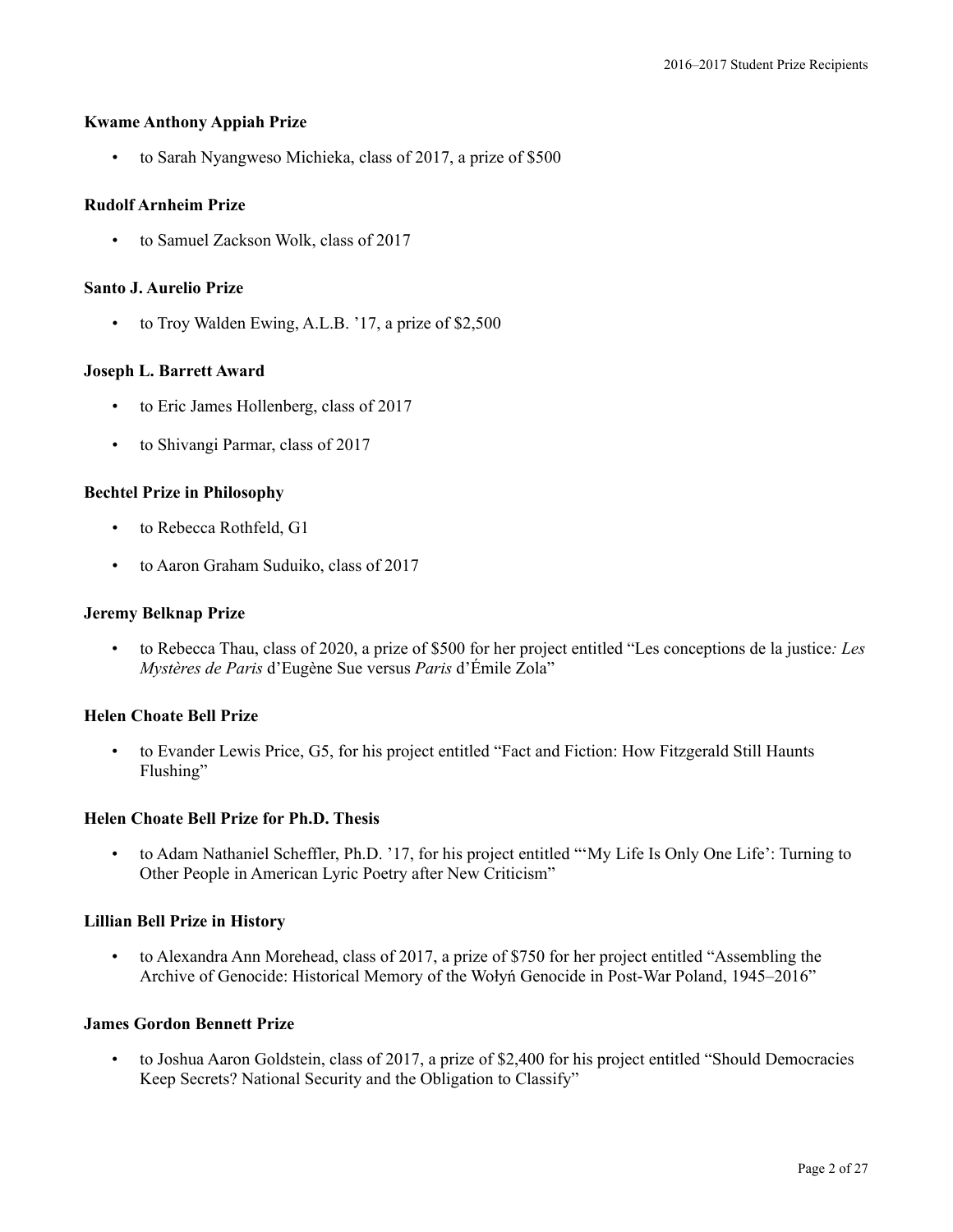### **Philo Sherman Bennett Prize**

• to Sarani Manil Jayawardena, class of 2017, a prize of \$900 for her project entitled "Conflicted Curricula: The Politics of Civil War and Ethnicity in Sri Lanka's History Textbooks"

# **William J. Bingham Award**

• to Siyani Tahir Chambers, class of 2017

# **Bernhard Blume First-Year Graduate Award**

- to Robert Roessler, G2, a prize of \$500
- to Christian Struck, G2, a prize of \$500

# **Bernhard Blume Second-Year Graduate Award**

• to Alexander James Lambrow, G3, a prize of \$1,000

# **"The Bohemians" (New York Musicians Club) Prize in Composition**

• to Kai Johannes Polzhofer, G4, a prize of \$4,000 for his project entitled "*Elf Orte*, for tuba and electronics"

# **Derek C. Bok Award for Excellence in Graduate Student Teaching of Undergraduates**

- to Amymarie Kathryn Bartholomew, G4, a prize of \$1,000
- to Michaela June Kerrissey, G4, a prize of \$1,000
- to Patricia Marechal, G4, a prize of \$1,000
- to James Randolph McSpadden, G6, a prize of \$1,000
- to Thomas Bolton Plumb-Reyes, G4, a prize of \$1,000

### **Derek Bok Public Service Prize**

- to Laura Ann Buso, A.L.M. '17, a prize of \$2,000
- to Shalhavit Simcha Cohen, A.L.M. '17, a prize of \$2,000
- to Karen M. Lounsbury, A.L.B. '17, a prize of \$2,000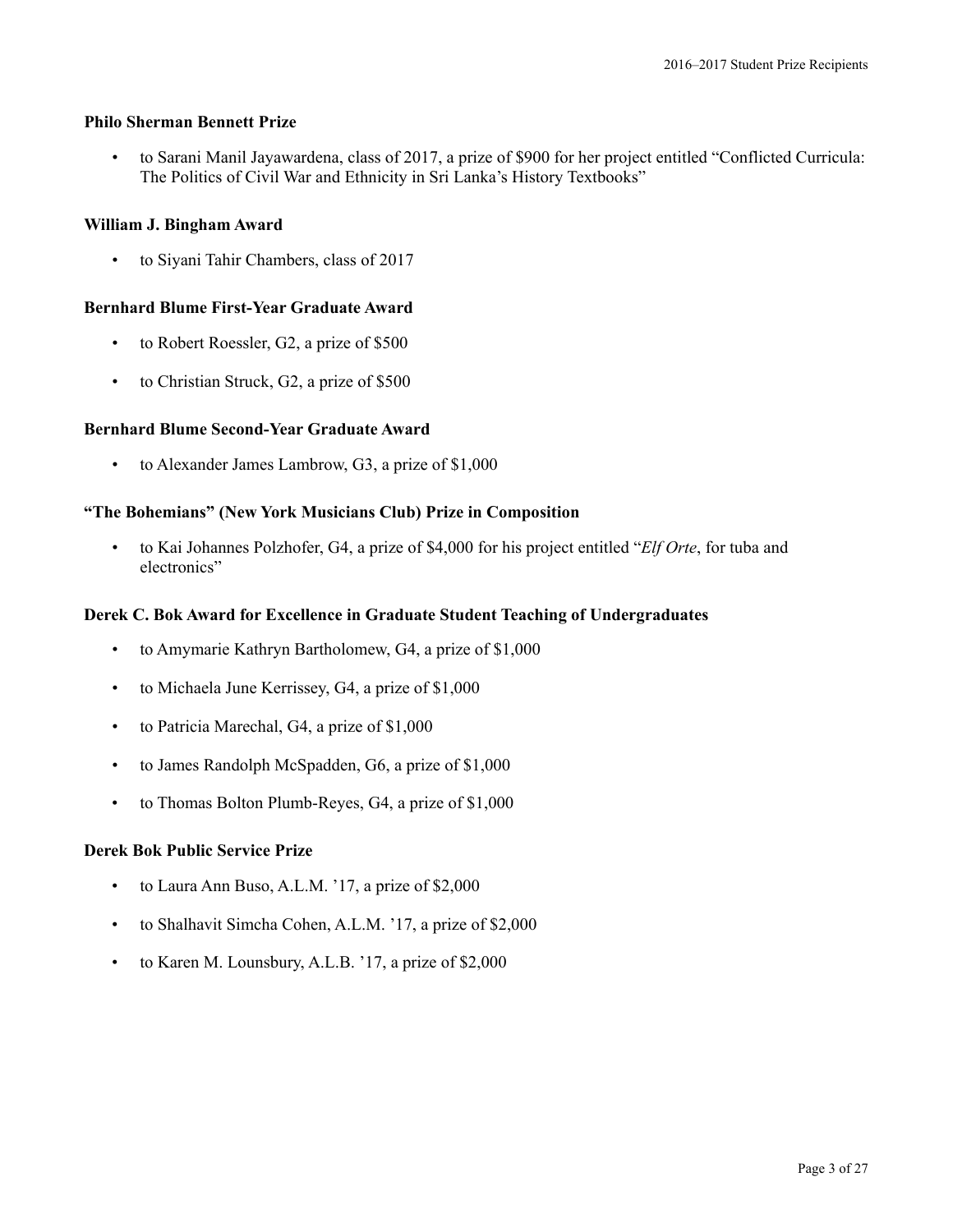### **Charles Joseph Bonaparte Scholarship Prize**

- to Carlos Eduardo Flores, class of 2018
- to Jasmine Hakimian, class of 2018
- to Sonya Goldina Jacobs, class of 2018
- to Andrew Frederick Miner, class of 2018
- to Michaela Belle Morrow, class of 2018
- to Nathan Toshio Williams, class of 2019

#### **Francis Boott Prize**

• to Cheng Hao Sam Wu, class of 2017, a prize of \$1,000 for his project entitled "*Teasdale Songs*, for SATB choir"

#### **Boston Ruskin Club Prize**

- to Michael Patrick Allen, G3, for his project entitled "Trauma Theory and the Problem of Interpretation: Archeological Reconstruction in Sigmund Freud and W. G. Sebald"
- to Carly Elizabeth Yingst, G1, for her project entitled "'Like looking into a bowl of quicksilver shaken': Repetition and Expansion in Gerard Manley Hopkins's *The Leaden Echo and the Golden Echo* and *Binsey Poplars*"

#### **Bowdoin Prize for Graduate Essays in the English Language**

- to Maria Patricia Devlin, Ph.D. '17, a prize of \$10,000 for her project entitled "Is All Well That Ends Well? Animals and End-Based Ethics in Marston's *The Dutch Courtesan* and Shakespeare's *All's Well That Ends Well*"
- to Harmon Matthew Siegel, G3, a prize of \$10,000 for his project entitled "The Impressionists' Concern"
- to Oliver Wunsch, G6, a prize of \$10,000 for his project entitled "Diderot and the Materiality of Posterity"

#### **Bowdoin Prize for Graduate Composition in Greek**

- to Gregory Robert Mellen, G6, a prize of \$5,000 for his project entitled "ΑΛΒΕΡΤΟΣ Η ΠΕΡΙ ΤΗΣ ΕΠΙΔΟΣΕΩΣ"
- to Zachary Rothstein-Dowden, G1, a prize of \$5,000 for his project entitled "Ἐγκώμιον τοῦ Λούδϝιγ ϝὰν Βήθοϝεν"

#### **Bowdoin Prize for Graduate Composition in Latin**

• to Gregory Robert Mellen, G6, a prize of \$10,000 for his project entitled "Epistula C. Licinii Secundi"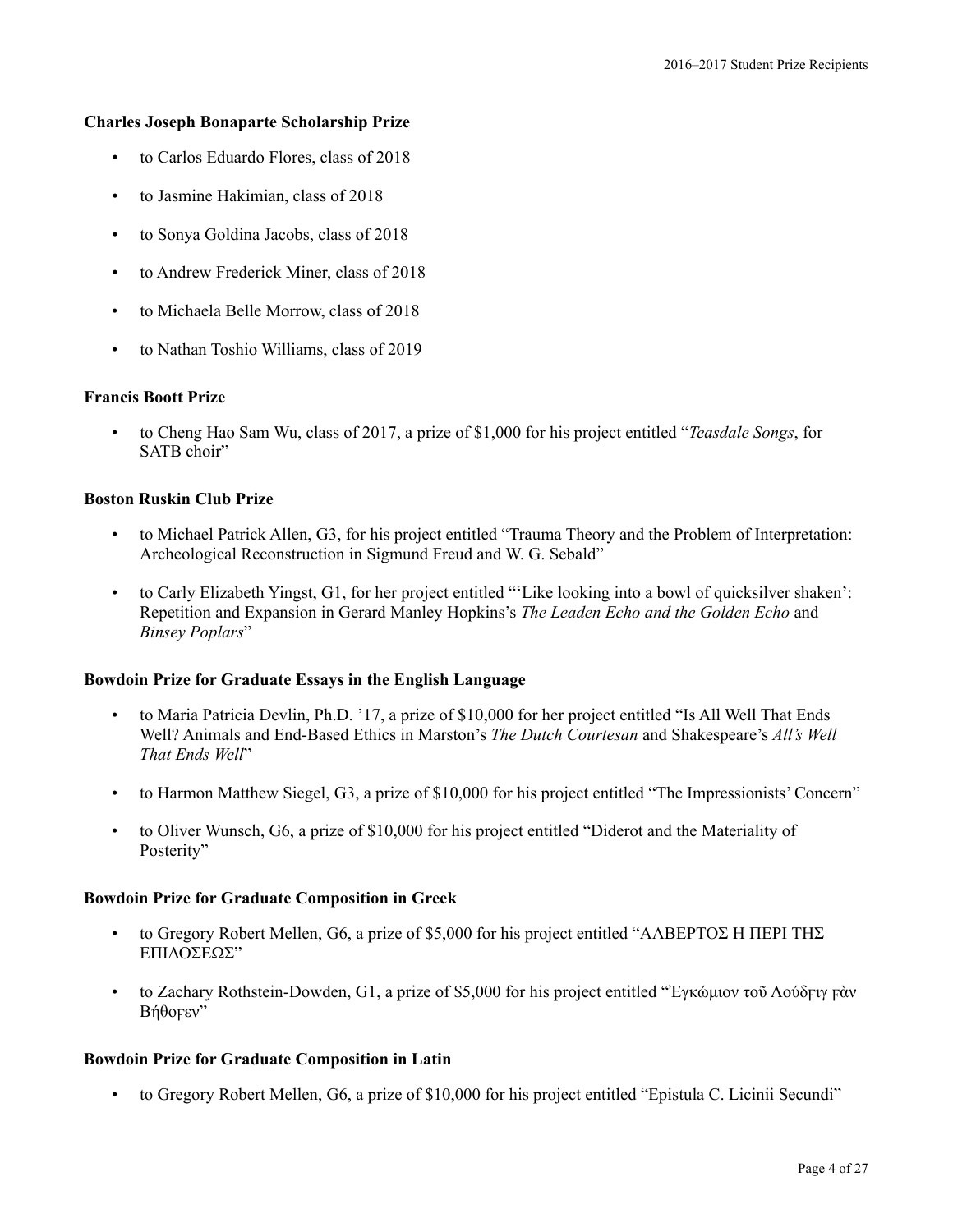### **Bowdoin Prize for Graduate Essay in the Natural Sciences**

• to Phoebe Robinson DeVries, Ph.D. '17, a prize of \$10,000 for her project entitled "The time between earthquakes: What happens, and why it matters"

### **Bowdoin Prize for Undergraduate Essays in the English Language**

- to Emma Rose Kantor, class of 2017, a prize of \$10,000 for her project entitled "To Expose and to Expel: Thomas More's Virtuous Rudeness"
- to Maia Rose Silber, class of 2017, a prize of \$10,000 for her project entitled "River of Living Water: The Croton System and the Transformation of Westchester, 1841–1896"

### **Bowdoin Prize for Undergraduate Translation into Latin**

• to Victor Anthony Mezacapa, class of 2018, a prize of \$5,000 for his project entitled "Publi (Alexandri Hamilton) Epistula LXVIII Pro Novo Ordine Saeclorum"

### **Francis Bowen Prize**

- to Olivia Bigelow Bailey, G7
- to Jonathan Paik Slifkin, class of 2017

### **Boylston Prizes for Elocution**

- to Chloe Anna Brooks, class of 2019
- to Lucas Merritt Fischer Giveen, class of 2018

#### **Le Baron Russell Briggs Commencement Prize**

• to Auguste Jennings Roc, class of 2017, a prize of \$1,000

#### **Le Baron Russell Briggs Fiction Prize**

• to Matthew Jeffrey Vegari, class of 2017, for his project entitled "Don't Go to Strangers"

### **Le Baron Russell Briggs Honors Thesis in English Prize**

• to Matthew Jeffrey Vegari, class of 2017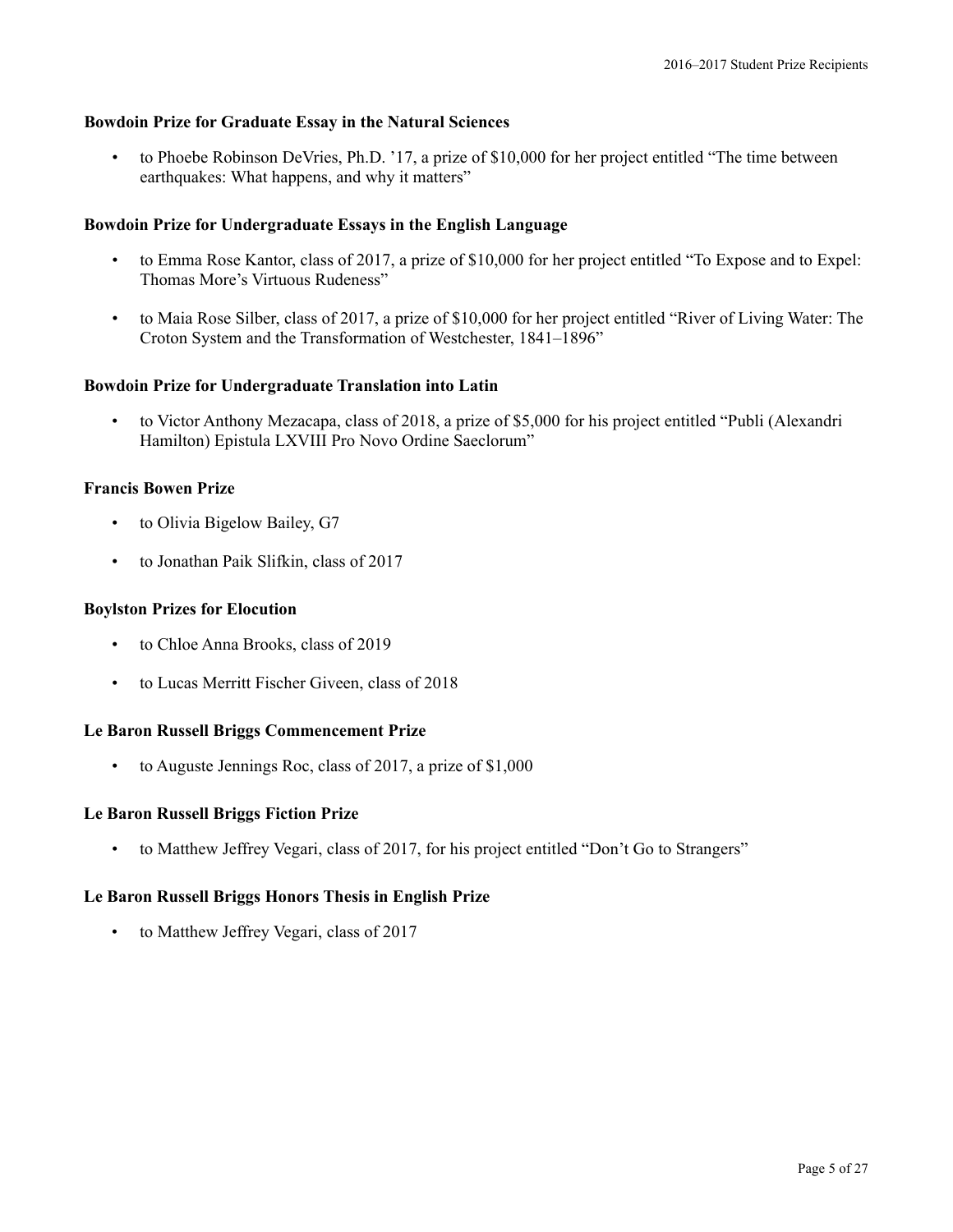### **Le Baron Russell Briggs Traveling Prizes**

- to Joshua Lee Ascherman, class of 2017
- to Gianna Caterina Cacciatore, class of 2017
- to Allegra Christine Caldera, class of 2017
- to Robert Sunho Kim, class of 2017
- to Max Taro Masuda-Farkas, class of 2017
- to Catherine Jie Qin, class of 2017
- to Matthew Jeffrey Vegari, class of 2017

# **Emily and Charles Carrier Prize**

to Jeremy David Fix, Ph.D. '16

### **Edward M. Chase Prize**

• to Tae-Yeoun Keum, Ph.D. '17, a prize of \$5,000 for her project entitled "Plato and the Mythic Tradition in Political Thought"

### **David Taggart Clark Prize for the Undergraduate Latin Commencement Oration**

• to Jessica Rachael Glueck, class of 2017, a prize of \$1,000

### **Class of 1955/Robert T. Coolidge Undergraduate Thesis Prize in Medieval Studies**

• to Sama Mammadova, class of 2017, for her project entitled "Art for the Soul: Religious Art as Restitution for Usury in Renaissance Italy"

### **Department of the Classics Prizes**

- to Nicholas Wolf Ackert, class of 2017
- to Talia Antonia Boylan, class of 2017
- to David Francis Clifton, class of 2017
- to Denis Fedin, class of 2017
- to Emily Claire Gaudiani, class of 2017
- to Douglas Treadway Maggs, class of 2017
- to Colleen Moira O'Leary, class of 2017
- to Patrick Francis Sanguineti, class of 2017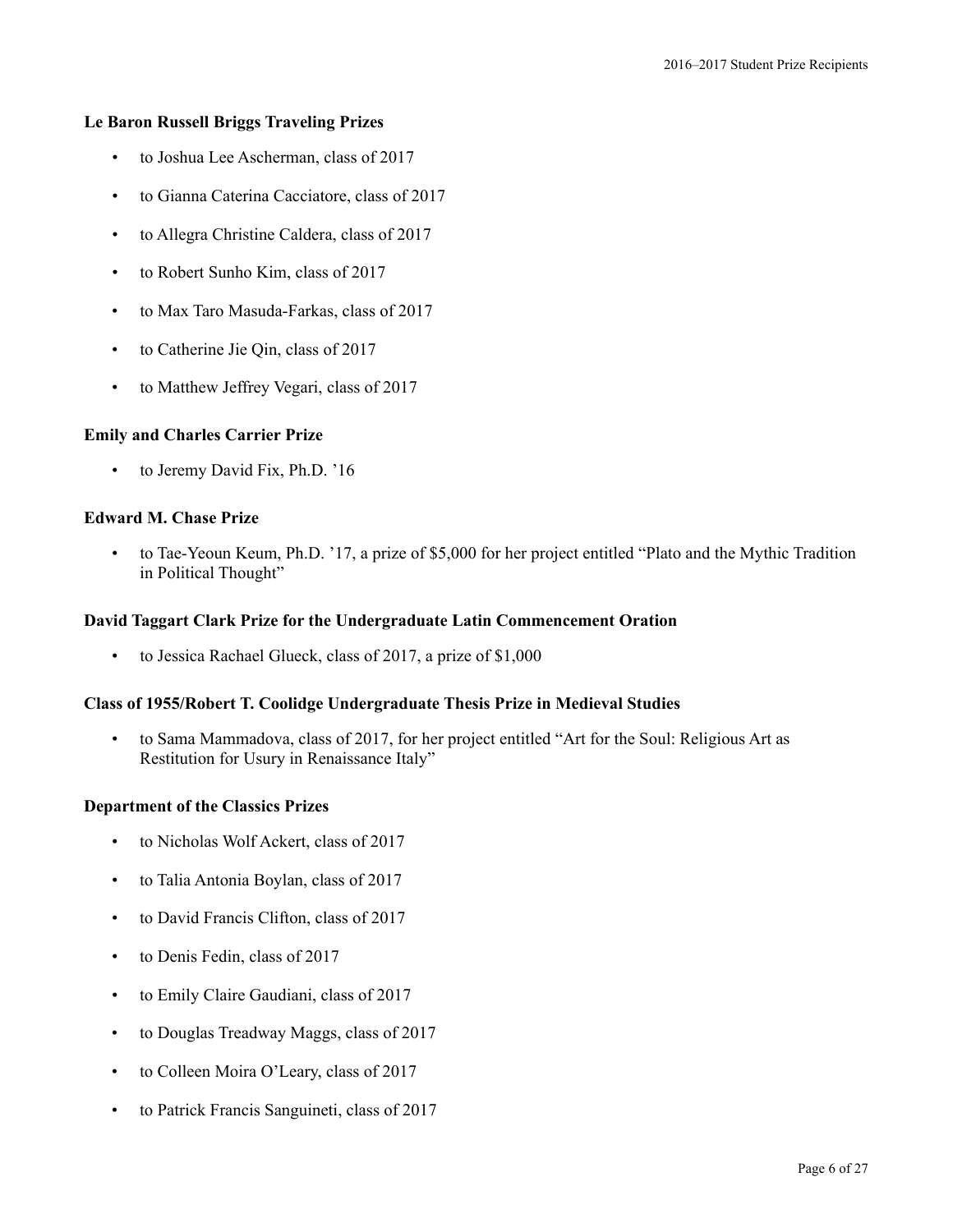### **John Clive Prize**

• to Henry Sewall Udayan Shah, class of 2017, a prize of \$200 for his project entitled "Begging outside the 'Dream Factory': Urban Order and the Wandering Poor in Bombay, 1898–1959"

### **Colton Award**

• to Elijah David Lee, class of 2017, a prize of \$1,200 for his project entitled "Stages of Play: State, Civil Society, and Association Football in the Urban Space of Istanbul, 1880–1950"

### **Coolidge Debating Prizes**

- to Daniel Arthur DeBois, class of 2018, a prize of \$3,000
- to Mars He, class of 2018, a prize of \$3,000

### **Council Prize in Visual Arts**

• to Eriko Miriam Ikeda Kay, class of 2017

### **Annamae and Allan R. Crite Prize**

to Jennifer Ann Bates-Ehlert, A.L.M. '17, a prize of \$1,500

### **Gerda Richards Crosby Prize in Government**

• to Eliza Jayne DeCubellis, class of 2017, a prize of \$500 for her project entitled "Activism under Authoritarianism: Breaking Ground on Domestic Violence in China"

#### **Edward Chandler Cumming Prize**

• to David Joseph Kurlander, class of 2017, a prize of \$3,000 for his project entitled "'Capture the Rapture': A Cultural History of Malt Liquor, 1950–1980"

#### **Eugene R. Cummings Senior Thesis Prize in LGBT Studies**

• to Gregory Andrew Briker, class of 2017, for his project entitled "The Right to Be Heard: *ONE Magazine*, Obscenity Law, and the Battle over Homosexual Speech"

#### **Louis Curtis Prize**

- to Nicholas Wolf Ackert, class of 2017
- to Talia Antonia Boylan, class of 2017
- to Patrick Francis Sanguineti, class of 2017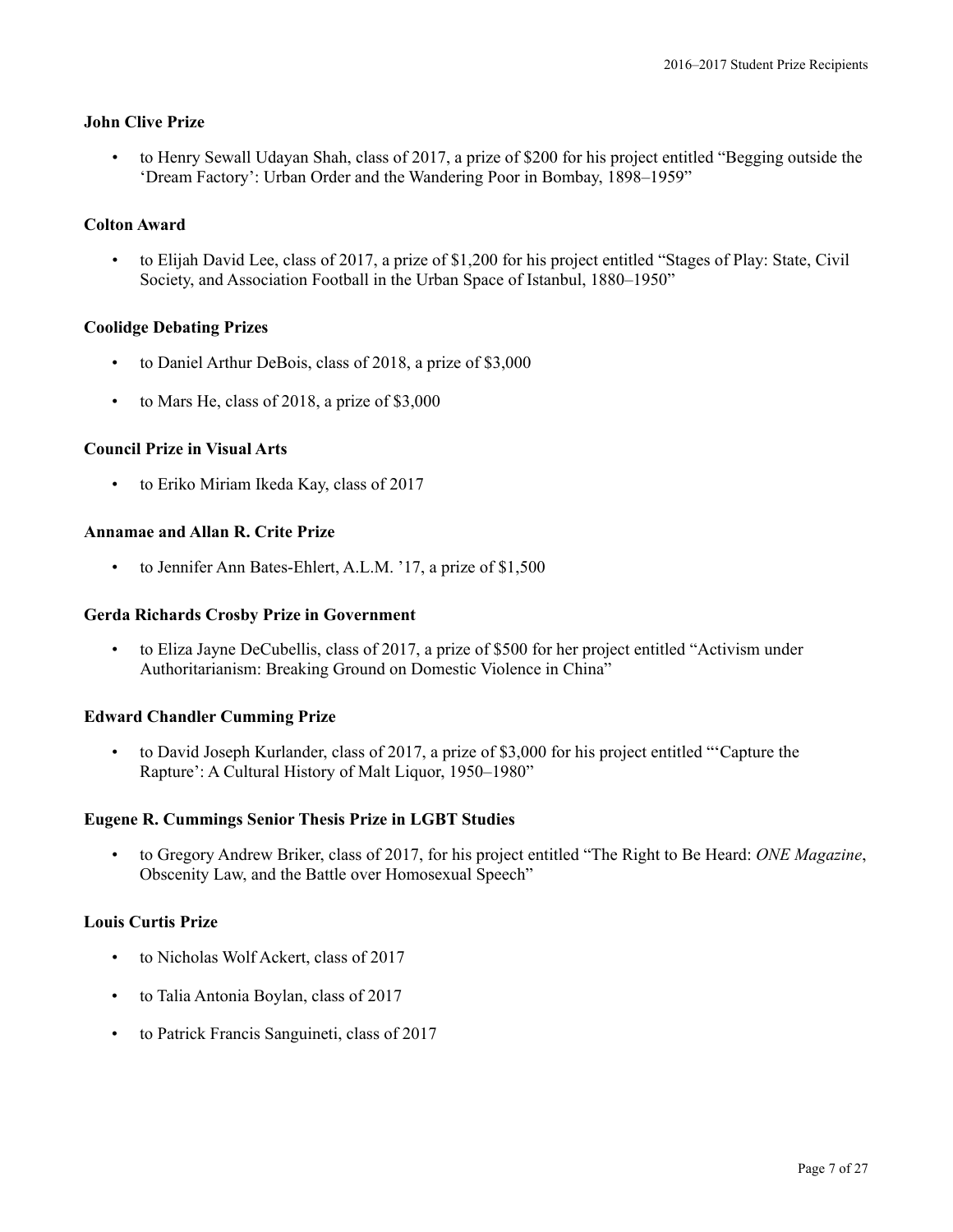### **David Rockefeller Center for Latin American Studies Thesis Prize in History and Literature**

• to Haley Elizabeth Baker, class of 2017, a prize of \$200 for her project entitled "'Culture Comes from the Family': Tracing Constructions of Culture, Poverty, and Motherhood in Chile"

# **Davison Fellowship for Travel in Music**

- to Aaron Lyle Fogelson, class of 2019, a prize of \$1,500
- to Saskia Maxwell Keller, class of 2018, a prize of \$3,200
- to Haden Frye Smiley, class of 2019, a prize of \$2,000
- to Emma Katherine Jia Qing Woo, class of 2017, a prize of \$3,200

# **Dean's Prize for Outstanding A.L.M. Capstone Project**

- to Brian J. Bauer, A.L.M. '17, a prize of \$1,000
- to Katarina Marie English, A.L.M. '17, a prize of \$1,000
- to Kamran Rauf Kiyani, A.L.M. '17, a prize of \$1,000
- to Alicair Peltonen, A.L.M. '17, a prize of \$1,000
- to Carolina Toledo, A.L.M. '17, a prize of \$1,000

### **Dean's Prize for Outstanding A.L.M. Thesis**

- to Lucas Velozo De Melo Bento, A.L.M. '17, a prize of \$1,000
- to James C. Dunn, A.L.M. '17, a prize of \$1,000
- to Kahlah Macedo, A.L.M. '17, a prize of \$1,000
- to Cassandra Mota, A.L.M. '17, a prize of \$1,000
- to Thomas Norris, A.L.M. '17, a prize of \$1,000
- to Hidefusa Okabe, A.L.M. '17, a prize of \$1,000
- to Helen D. Silver, A.L.M. '17, a prize of  $$1,000$
- to Deborah Theodore, A.L.M. '17, a prize of \$1,000
- to Spencer Lee Tiberi, A.L.M. '17, a prize of \$1,000
- to Rüdiger Hans von Kraus, A.L.M. '17, a prize of \$1,000
- to Aliete Langsdorf Wan, A.L.M. '17, a prize of \$1,000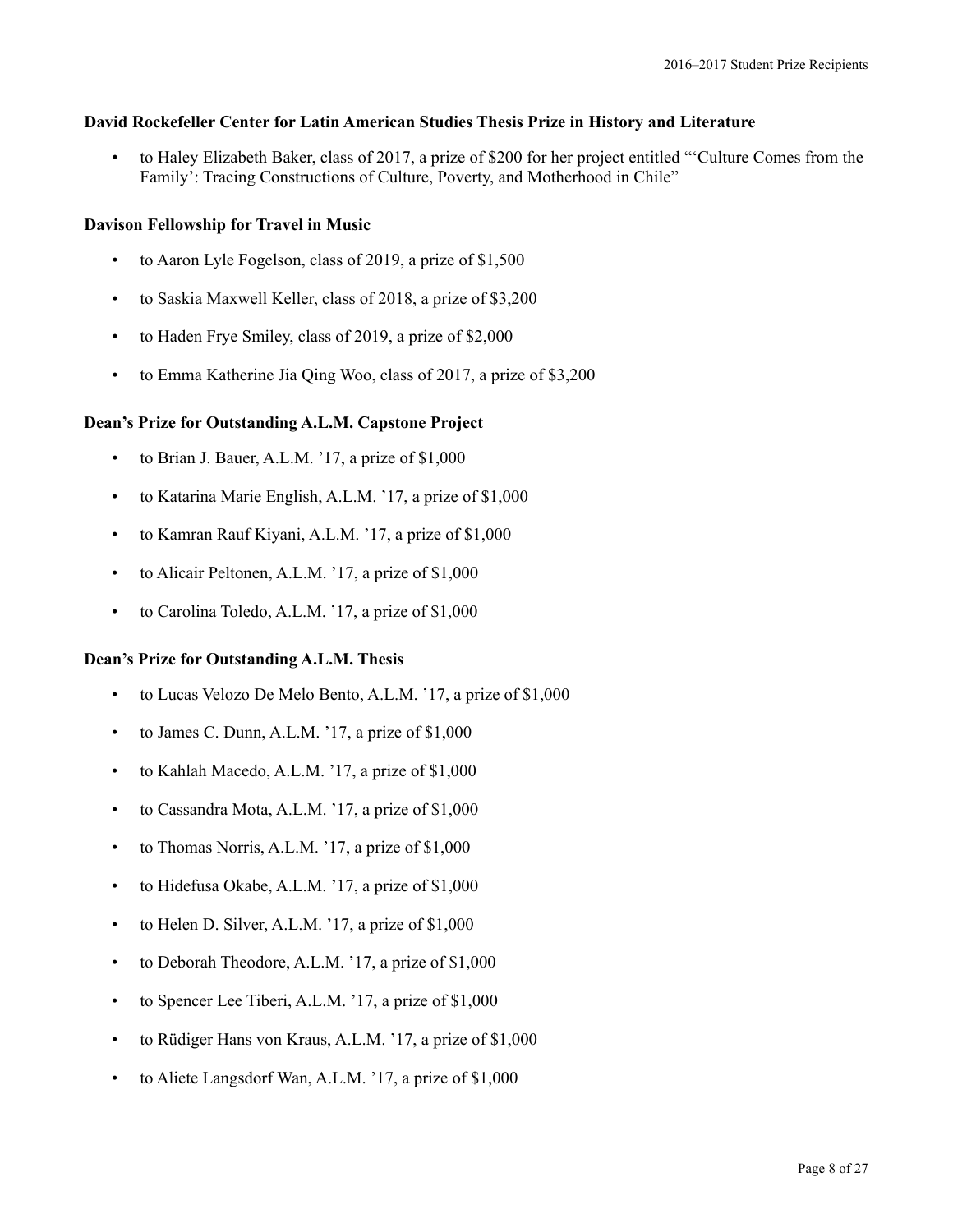### **Arthur P. Dempster Award**

- to Espen Bernton, G3, for his project entitled "Inference in generative models using Wasserstein distance"
- to Xinran Li, G4, for his project entitled "Randomization inference for peer effects"

### **David Herbert Donald Prize**

• to Nelson Landers Barrette, class of 2017, a prize of \$2,000

#### **Louise Donovan Award**

• to Trevor Andrew Mullin, class of 2017

### **Robert E. Dressler Traveling Grant**

- to Samantha Kumari Bandara, class of 2018
- to Lucas Daniel Cuatrecasas, class of 2018
- to Maria Amanda Perez Flores, class of 2018

### **W. E. B. Du Bois Award**

• to Sarah Nyangweso Michieka, class of 2017, a prize of \$500

#### **John Dunlop Undergraduate Thesis Prize in Business and Government**

• to Dhruva Bhat, class of 2017, for his project entitled "Harbinger of a New Era? Evaluating the Effect of India's Right to Education Act on Learning Outcomes"

#### **Edward Eager Memorial Prize**

- to Emeline Noelle Atwood, class of 2018, for her project entitled "The Wanderer"
- to Aisha Bhoori, class of 2018, for her project entitled "The Night of Power"
- to Nica Tolomeo Franklin, class of 2018
- to Daniela Muhleisen, class of 2019
- to Samantha Giovanna Neville, class of 2019, for her project entitled "A Night Out"
- to Sarah Lynn Toomey, class of 2019

#### **Ralph Waldo Emerson Prize**

• to Paulena Bella Prager, class of 2018, a prize of \$200 for her project entitled "Groundless Mythology: The Helicopter in the Vietnam War"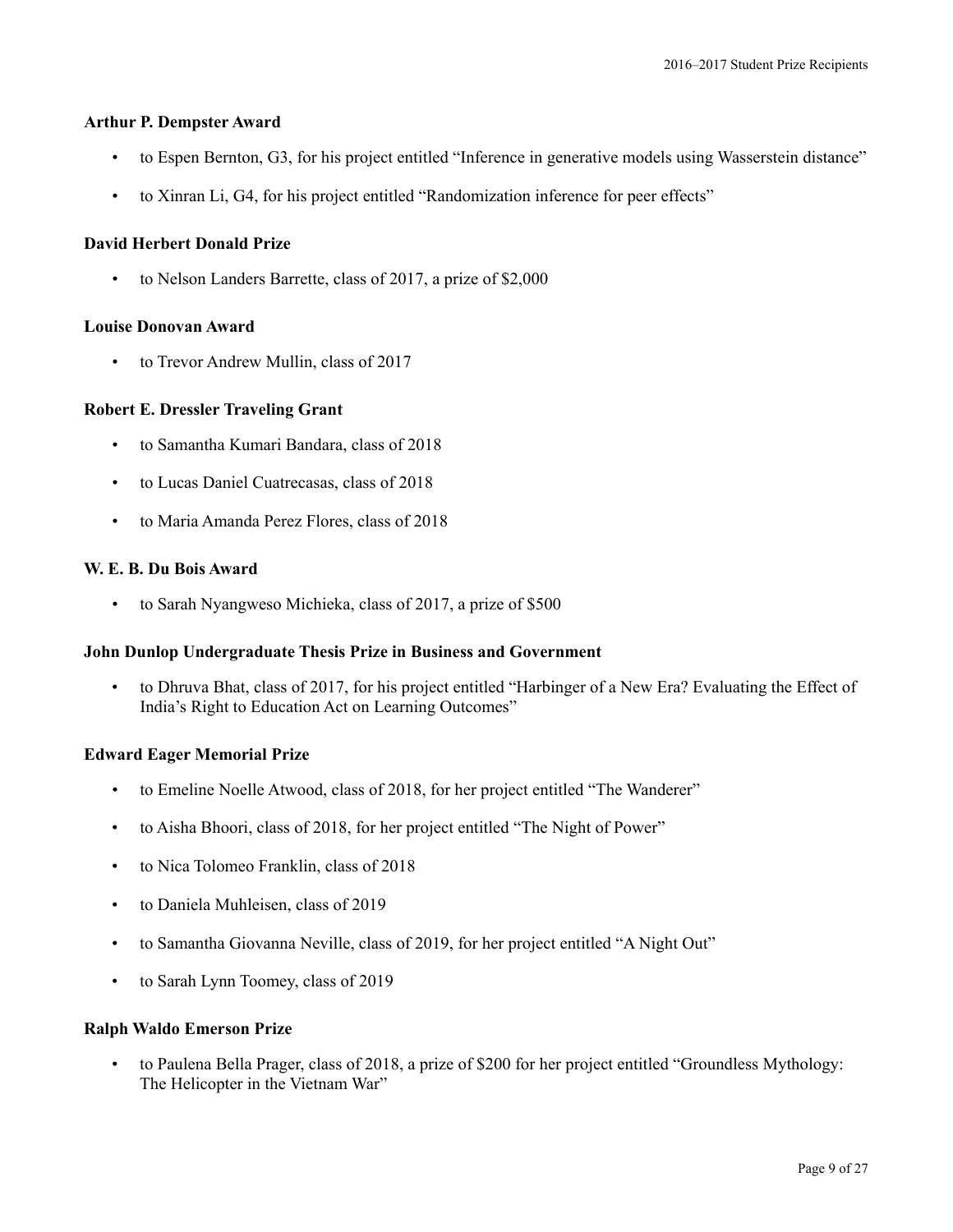### **Enel Endowment Prize for Best Undergraduate Paper or Senior Thesis**

- to Karl Milutin Aspelund, class of 2017, for his project entitled "When and Where the Weather Matters: Changing Seasonal Cycles in Employment since 1990 and Implications for Adaptation to Heat and Cold"
- to Austin Strand Tymins, class of 2017, for his project entitled "Economies of Shale: Quantifying the Economic Benefits of Fracking through Asset Prices"

#### **Senior Thesis Prize in Ethnicity, Migration, Rights**

- to Lorena Aviles Trujillo, class of 2017, for her project entitled "Migrant Smuggling: Understanding the Coyotaje Structure and Its Implications for Immigration Policy"
- to Itzel Vasquez-Rodriguez, class of 2017, for her project entitled "Unincorporated and Unprotected: East Porterville and the California Drought"

#### **Extension School Commencement Speaker Prize**

- to Madelin Santana, A.L.M. '16, a prize of \$1,000
- to Aliete Langsdorf Wan, A.L.M. '17, a prize of \$1,000
- to Daniel Keauhou Matsu Yamashiro, A.L.M. '17, a prize of \$1,000
- to Nancy Nyasha Zimucha, A.L.B. '17, a prize of \$1,000

### **John P. Fadden Award**

• to Jeffrey Michael Ott, class of 2017

#### **Claire Fairman History of Art and Architecture Undergraduate Thesis Award**

• to Sophia Qingyue Feng, class of 2017, a prize of \$500 for her project entitled "Agency and Ideology: The Depiction of Model Women in Chinese Propaganda Posters from 1953"

#### **Suzanne Farrell Dance Prize**

• to Ileana Christine Riveron, class of 2017

#### **Captain Jonathan Fay Prize**

- to Gregory Andrew Briker, class of 2017, a prize of \$2,500 for his project entitled "The Right to Be Heard: *ONE Magazine*, Obscenity Law, and the Battle over Homosexual Speech"
- to Gregory Jacob Parker, class of 2017, a prize of \$2,500 for his project entitled "Lefschetz Fibrations on 4-Manifolds"
- to Daniel Alexander Tartakovsky, class of 2017, a prize of \$2,500 for his project entitled "Gender Differences in Reactions to Setbacks: Evidence from High School Debate Competitions"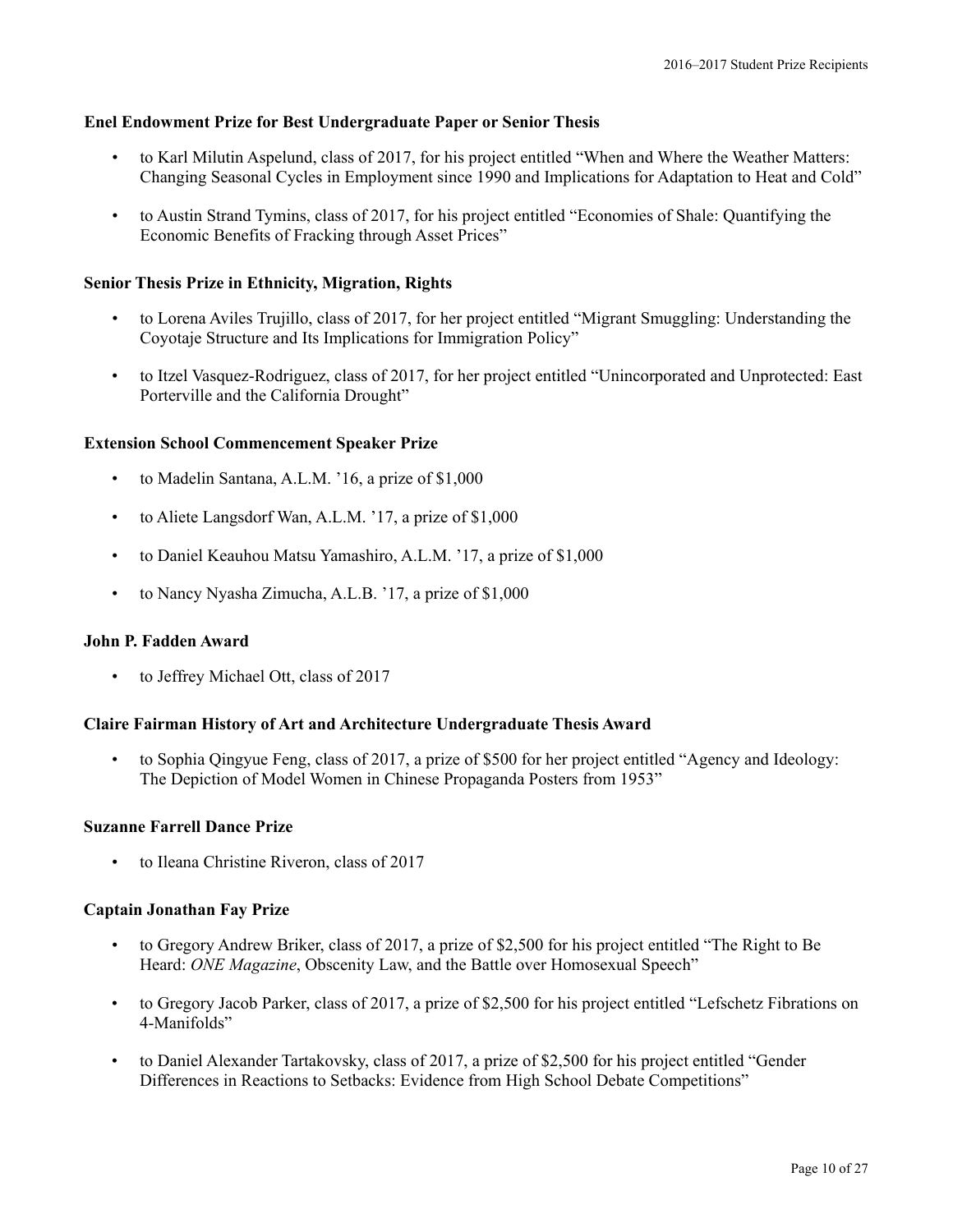### **William Scott Ferguson Prize**

• to Gemma Collins, class of 2018, a prize of \$1,200 for her project entitled "The Motherhood Ideal in Suffrage Propaganda: Simultaneously a Challenge and Expression"

### **Eric Firth Prize**

• to Olivia Rachel Goldberg, class of 2017, a prize of \$1,160 for her project entitled "Natural Law and the Noble Lie: The Paradoxical Position of Jean-Jacques Rousseau"

### **Howard T. Fisher Prize**

- to Melissa Ann Balding, class of 2017
- to Oliver J. Curtis, MDes '17
- to Brian Ho, MDes '18

### **Sophia Freund Prize**

- to Marc Rothman Bornstein, class of 2017, a prize of \$1,000
- to Henry Corbett Cousins, class of 2017, a prize of \$1,000
- to Frances Ding, class of 2017, a prize of \$1,000
- to Serena Annabel Eggers, class of 2017, a prize of \$1,000
- to Sophia Qingyue Feng, class of 2017, a prize of \$1,000
- to Halie Ann Olson, class of 2017, a prize of \$1,000
- to Jonathan Paik Slifkin, class of 2017, a prize of \$1,000

### **Friends of the Harvard Department of Mathematics Prize**

- to Johann Demetrio Gaebler, class of 2017
- to Hannah Kerner Larson, class of 2017

### **Paul Revere Frothingham Scholarship Prize**

• to Mary Grace Darmody, class of 2017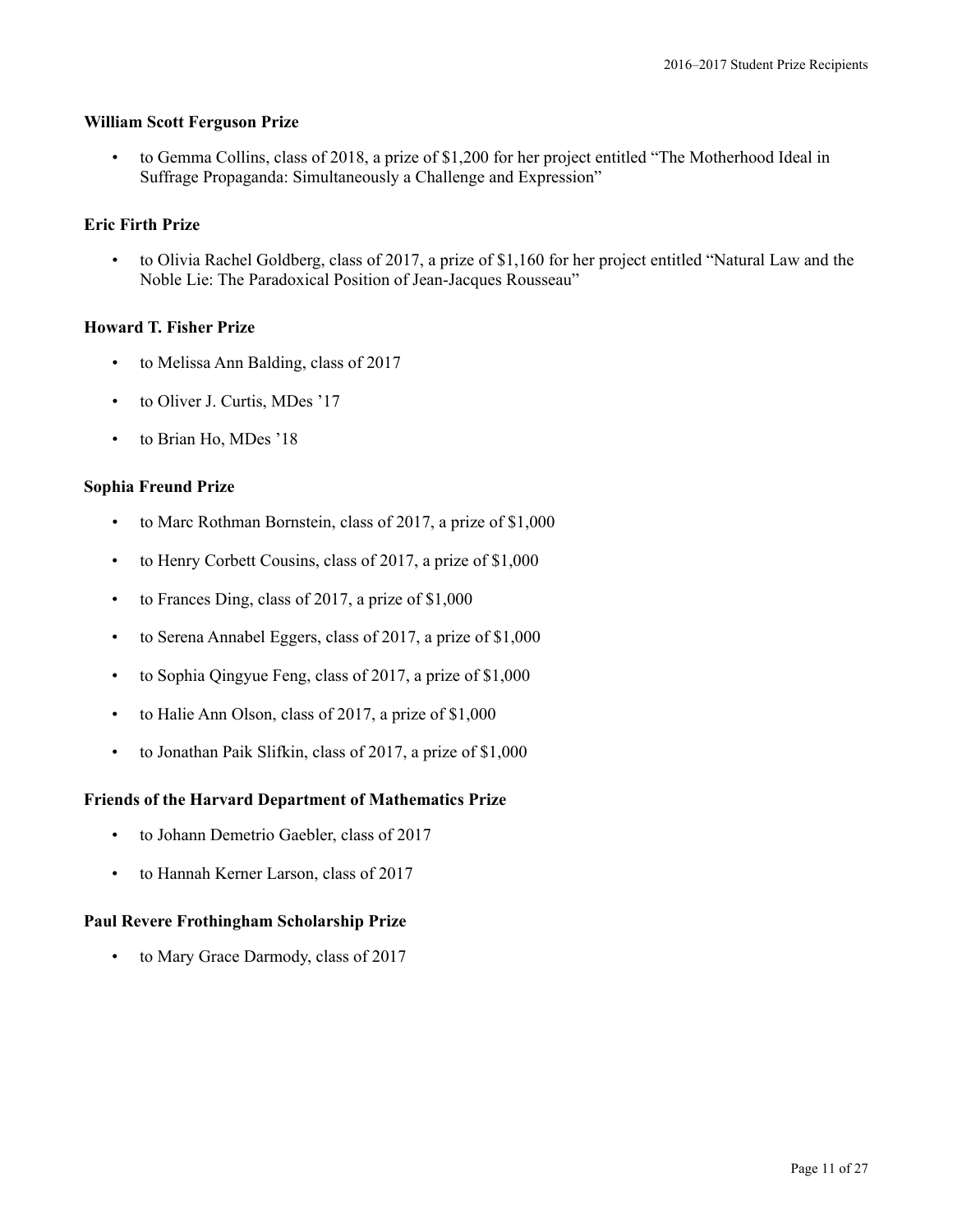### **Albert M. Fulton, Class of 1897, Prize**

- to Lorena Aviles Trujillo, class of 2017, for her project entitled "Migrant Smuggling: Understanding the Coyotaje Structure and Its Implications for Immigration Policy"
- to Itzel Vasquez-Rodriguez, class of 2017, for her project entitled "Unincorporated and Unprotected: East Porterville and the California Drought"

# **Lloyd McKim Garrison Prize**

• to Joshua Lee Ascherman, class of 2017, for his project entitled "Lapis Lazuli"

### **Carroll F. Getchell Manager of the Year Award**

• to Gisele Marie Bailey, class of 2017

### **Leo Goldberg Prize in Astronomy**

- to Charles John Law, class of 2017
- to Anthony Joseph Taylor, class of 2018

### **Gertrude and Maurice Goldhaber Prize**

- to Shiang Fang, G5
- to Shannon Pasca Harvey, G6

### **Reverend Peter J. Gomes Prize in Religion and Ethnicity**

- to Lauren Rose Bromage, class of 2017, a prize of \$500
- to Olivia Melissa Castor, class of 2017, a prize of \$500
- to Osaremen Fortune Okolo, class of 2017, a prize of \$500

### **Graduate English Commencement Oration Prize**

• to Walter Edward Smelt, MTS '17, a prize of \$1,000

#### **Jane C. Grant Senior Prize**

• to Eriko Miriam Ikeda Kay, class of 2017, for her project entitled "The Future Is Taken Care Of: Care Robots, Migrant Workers, and the Re-Production of Japanese Identity" and "They Wanted to Be Cared For"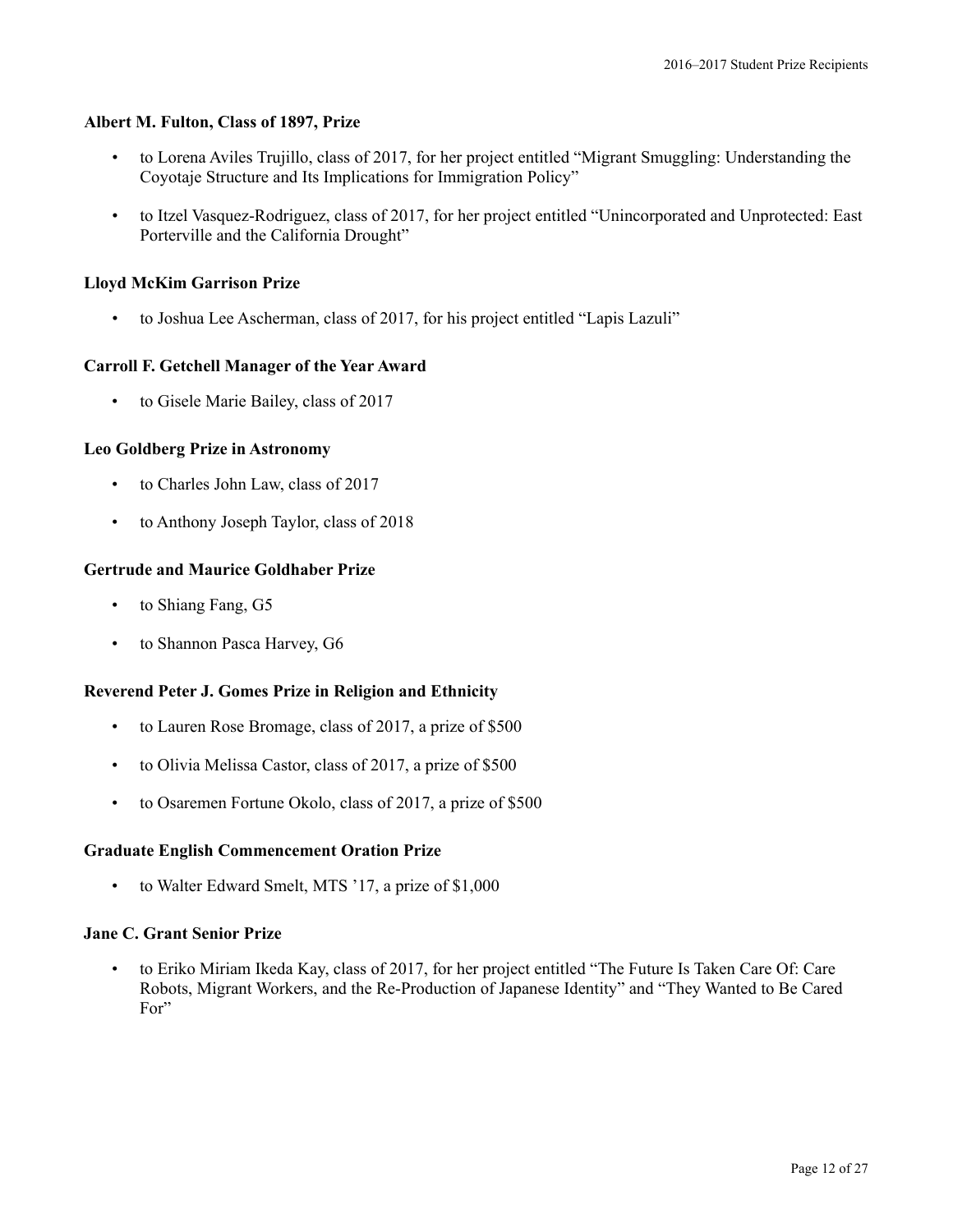### **Kate and Max Greenman Prize**

- to Dhruva Bhat, class of 2017
- to Amanda Xiaozhu Chen, class of 2019
- to Daniel Arthur DeBois, class of 2018
- to Mars He, class of 2018
- to Joy Lixinbei Jing, class of 2017
- to Catherine H. Zheng, class of 2019

### **James R. and Isabel D. Hammond Prize**

• to Victoria Helena Jones, class of 2017

# **Seymour E. and Ruth B. Harris Prize for Honors Thesis in Economics**

• to Molly Elizabeth Wharton, class of 2017, a prize of \$3,500 for her project entitled "Measuring the Trade-Migration Nexus in the United Kingdom: Where People Go, the Goods Will Flow"

### **Seymour E. and Ruth B. Harris Prize for Honors Thesis in the Social Sciences**

• to Marisa Emily Houlahan, class of 2017, a prize of \$3,500 for her project entitled "Living Ships: Representation, Labor, and Value in the Bangladeshi Shipbreaking Industry"

#### **Jonathan Hart Prize**

- to David Jacob Coletti, class of 2017
- to Joseph Aengus Paul, class of 2017

#### **Harvard College Women's Leadership Award**

• to Karen Chee, class of 2017

### **Harvard Monthly Prize**

- to Aisha Bhoori, class of 2018
- to Sean Bristol Satterthwaite, class of 2017

#### **Roger Conant Hatch Prizes for Lyric Poetry**

• to Emeline Noelle Atwood, class of 2018, for her project entitled "Cab Driver"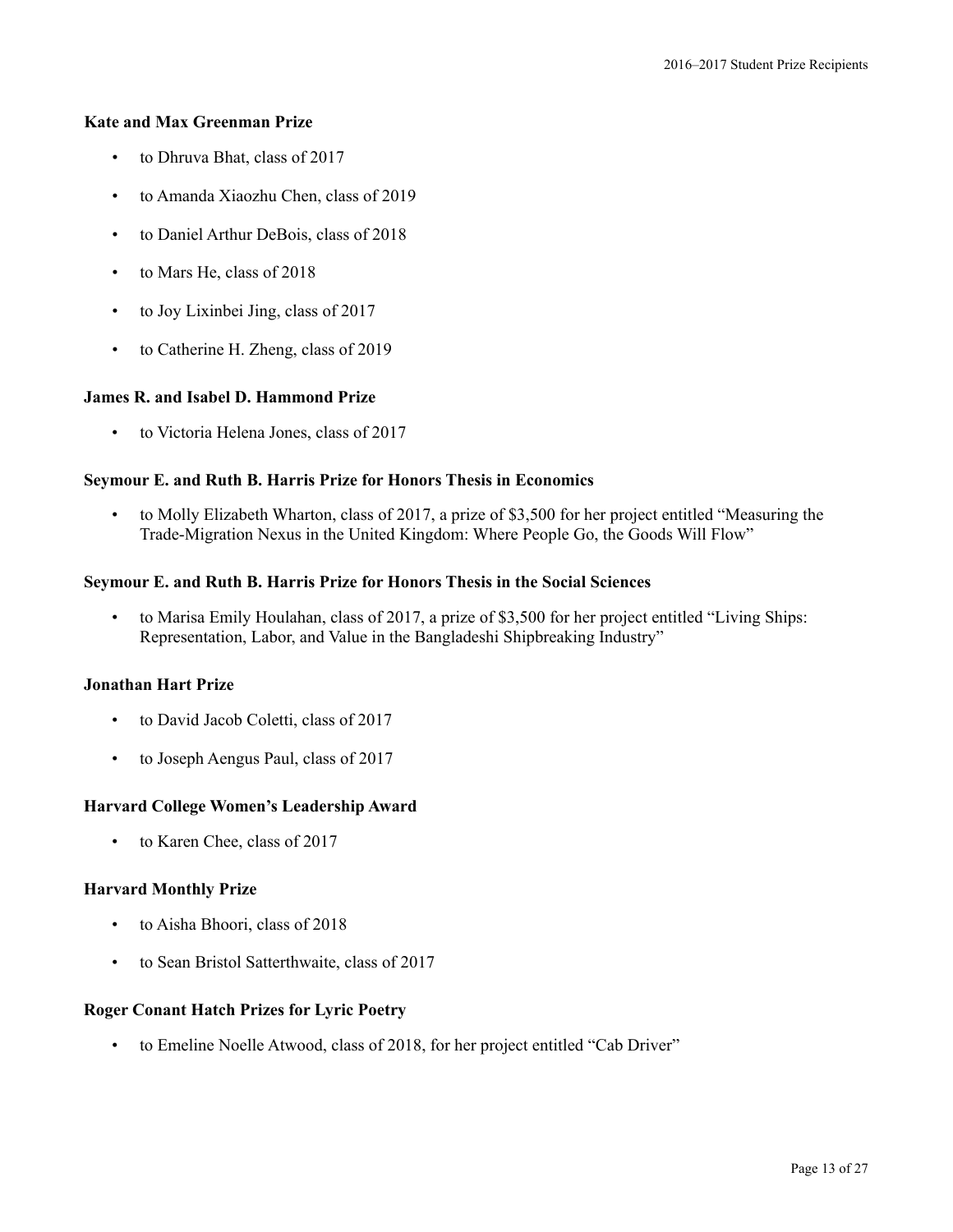### **Lawrence J. Henderson Prize**

• to Henry Corbett Cousins, class of 2017

### **Department of History Prize**

- to Michael Sheffer Avi-Yonah, class of 2017, a prize of \$500
- to Nancy Ko, class of 2017, a prize of \$500

### **Department of History Undergraduate Essay Prize**

• to Anatol Elvis Klass, class of 2017, a prize of \$500 for his project entitled "Reconsidering the Russian Option: China Policy during the First Months of the Nixon Presidency and the Shift to Rapprochement"

# **Philip Hofer Prize for Collecting Books or Art**

• to Gregory Joseph Logan, MArch '17, a prize of \$3,000 for his project entitled "Japanese Architecture and Design, 1868–1970"

### **George Caspar Homans Prize**

• to Itzel Vasquez-Rodriguez, class of 2017

### **Thomas Temple Hoopes Prize**

- to Lorena Aviles Trujillo, class of 2017, a prize of \$5,000 for her project entitled "Migrant Smuggling: Understanding the Coyotaje Structure and Its Implications for Immigration Policy"
- to Cherline Bazile, class of 2017, a prize of \$5,000 for her project entitled "This Is War"
- to Elizabeth Lesley Benson, class of 2017, a prize of \$5,000 for her project entitled "Community succession and convergence in microcosms of Australian pitcher plants"
- to Andres Ariel Binker Cosen, class of 2017, a prize of \$5,000 for his project entitled "The killer lymphocyte protease granzyme B disrupts protein chaperones in bacteria"
- to Gregory Andrew Briker, class of 2017, a prize of \$5,000 for his project entitled "The Right to Be Heard: *ONE Magazine*, Obscenity Law, and the Battle over Homosexual Speech"
- to Donald Joseph Brooks, class of 2017, a prize of \$5,000 for his project entitled "Dissecting the Skin Antigen Presentation Cell System during Infection"
- to Joseph Lee Choe, class of 2017, a prize of \$5,000 for his project entitled "Spillovers in Spain: Examining the Effect of Multinational Firms on Domestic Industry Productivity"
- to Hana S. Connelly, class of 2017, a prize of \$5,000 for her project entitled "Kidnap in the Caucasus: Rethinking Russian Imperialism in the Nineteenth Century"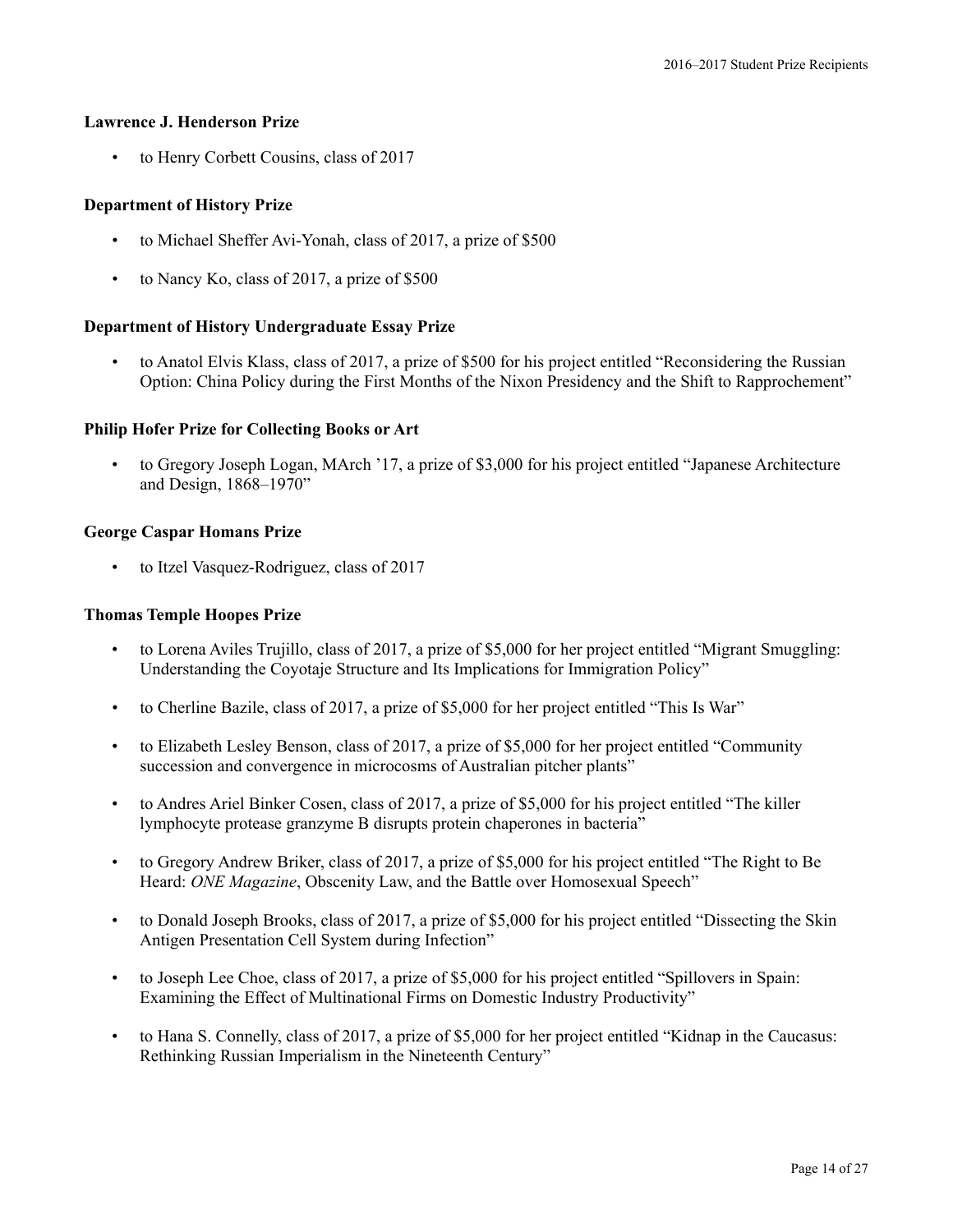- to Henry Corbett Cousins, class of 2017, a prize of \$5,000 for his project entitled "A Wnt-Dependent Model of Synaptic Organization in the Outer Retina"
- to Eliza Jayne DeCubellis, class of 2017, a prize of \$5,000 for her project entitled "Activism under Authoritarianism: Breaking Ground on Domestic Violence in China"
- to Matthew Theodore DiSorbo, class of 2017, a prize of \$5,000 for his project entitled "Probability!"
- to Serena Annabel Eggers, class of 2017, a prize of \$5,000 for her project entitled "Mater Admirabilis"
- to Daniel Aaron Epstein, class of 2017, a prize of \$5,000 for his project entitled "There Is a Field: On the Foundations of Restorative Justice"
- to Sophia Qingyue Feng, class of 2017, a prize of \$5,000 for her project entitled "Agency and Ideology: The Depiction of Model Women in Chinese Propaganda Posters from 1953"
- to Yilin Eileen Feng, class of 2017, a prize of \$5,000 for her project entitled "Soluble Interleukin-13ra1: A Circulating Regulator of Glucose"
- to Abigail Bacon Conant Gabrieli, class of 2017, a prize of \$5,000 for her project entitled "'To Set Bounds and Limits [to] Authority': Colonists, Levellers, and Ecclesiology in Atlantic Constitutional History"
- to Johann Demetrio Gaebler, class of 2017, a prize of \$5,000 for her project entitled "Large Cardinals and Projective Determinacy"
- to Juliana Garcia-Mejia, class of 2017, a prize of \$5,000 for her project entitled "Searching for 55 Cancri g: A Hardware-to-Planet Approach"
- to Abigail Sterling Higgins, class of 2017, a prize of \$5,000 for her project entitled "Sex on Display: Robert Latou Dickinson's Birth Series at the 1939–1940 New York World's Fair and the Mid-Century Exhibition of Sex Education"
- to Marisa Emily Houlahan, class of 2017, a prize of \$5,000 for her project entitled "Living Ships: Representation, Labor, and Value in the Bangladeshi Shipbreaking Industry"
- to Winston Huang, class of 2017, a prize of \$5,000 for his project entitled "A Comparison of the Effects of Waiver Medicaid Expansions and Traditional Medicaid Expansions under the Affordable Care Act"
- to Victor Jacob Kamenker, class of 2017, a prize of \$5,000 for his project entitled "'Caring for Him Who Shall Have Borne the Battle' through Numbers: An Exploratory Spatial Data Analysis of Department of Veterans Affairs Population Forecasts"
- to Eriko Miriam Ikeda Kay, class of 2017, a prize of \$5,000 for her project entitled "The Future Is Taken Care Of: Care Robots, Migrant Workers, and the Re-Production of Japanese Identity" and "They Wanted to Be Cared For"
- to Jennifer Eumie Kim, class of 2017, a prize of \$5,000 for her project entitled "Convulsive or Not at All: The Endurance Politics of an Experimental Art Collective"
- to Anatol Elvis Klass, class of 2017, a prize of \$5,000 for his project entitled "China's New Order: The Republic of China and the United Nations System in Asia, 1945–1950"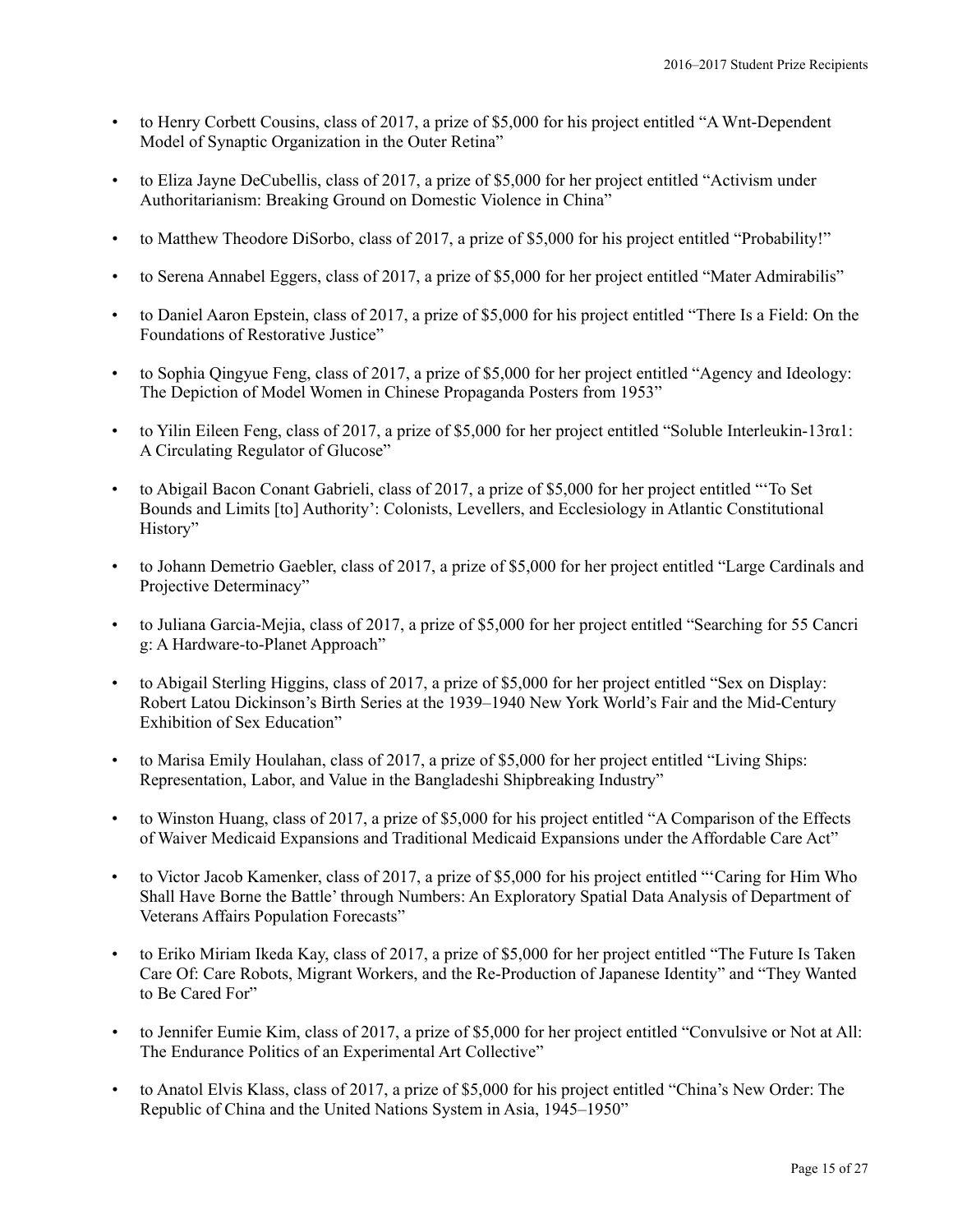- to Nancy Ko, class of 2017, a prize of \$5,000 for her project entitled "Civilizing Omission: French-Jewish Philanthropy and Historical Amnesia during and after the Iranian Constitutional Revolution"
- to Elgin Gulpinar Korkmazhan, class of 2017, a prize of \$5,000 for his project entitled "A Soap Operon: 'Some Just Get Too Attached,'starring mRNAs and the membrane"
- to Ari Matthew Korotkin, class of 2017, a prize of \$5,000 for his project entitled "Hear What I Mean: An Ethnographic Study of Digital Electronics, the Voice, and Musical Composition"
- to Peter Elias Kraft, class of 2017, a prize of \$5,000 for his project entitled "Automatically Scalable Computation That Is More Scalable and Automatic"
- to David Joseph Kurlander, class of 2017, a prize of \$5,000 for his project entitled "'Capture the Rapture': A Cultural History of Malt Liquor, 1950–1980"
- to Charles John Law, class of 2017, a prize of \$5,000 for his project entitled "Carbon Chain Molecules toward Embedded Low-Mass Protostars"
- to Benjamin Charles Germain Lee, class of 2017, a prize of \$5,000 for his project entitled "Probabilistic Cataloging of the Globular Cluster Messier 2: Improved PSF Photometry of Crowded Stellar Fields"
- to Christine Leonie Nancy Legros, class of 2017, a prize of \$5,000 for her project entitled "'In the Form of a Dwelling': Translating the Self in Alejandra Pizarnik's *Diarios*"
- to Samantha Deborah Luce, class of 2016, a prize of \$5,000 for her project entitled "Death and Taxis: Violence, Sovereignty, and the Politics of Mobility in Postapartheid South Africa"
- to Sophia Lugo, class of 2017, a prize of \$5,000 for her project entitled "Lobsterman: Edward Kravitz and the Evolution of the Lobster Model in Twentieth-Century American Neuroscience"
- to Matthew Thomas Luongo, class of 2017, a prize of \$5,000 for his project entitled "Comparison and Calibration of Climate Proxy Data in Medieval Europe"
- to Roger Ashton Few Macfarlane, class of 2017, a prize of \$5,000 for his project entitled "Wild Laboratories of Climate Change: Plants, Phenology, and Global Warming, 1955–1980; Cold Treatment Regulates Expression of Phenology-Relevant Candidate Genes in the English Walnut, *Juglans regia L*"
- to Sama Mammadova, class of 2017, a prize of \$5,000 for her project entitled "Art for the Soul: Religious Art as Restitution for Usury in Renaissance Italy"
- to Colin Alexander Mark, class of 2017, a prize of \$5,000 for his project entitled "Sovereignty as Responsibility in International Law: The Case for States' Legal Obligation to Control Non-State Actors"
- to David Christopher Matthews, class of 2017, a prize of \$5,000 for his project entitled "'Stand Your Ground' Laws: A Quantitative Analysis of Their Impact on Crime and Implications for Public Policy"
- to Jacob Liam Meisel, class of 2017, a prize of \$5,000 for his project entitled "Cloudy with a Chance of Change: American Meteorologists and the Roots of Climate Skepticism"
- to Sarah Nyangweso Michieka, class of 2017, a prize of \$5,000 for her project entitled "The 48th County: Kenyan State Diaspora Relations from 1990 and the Establishment of the Kenyan Diaspora Vote"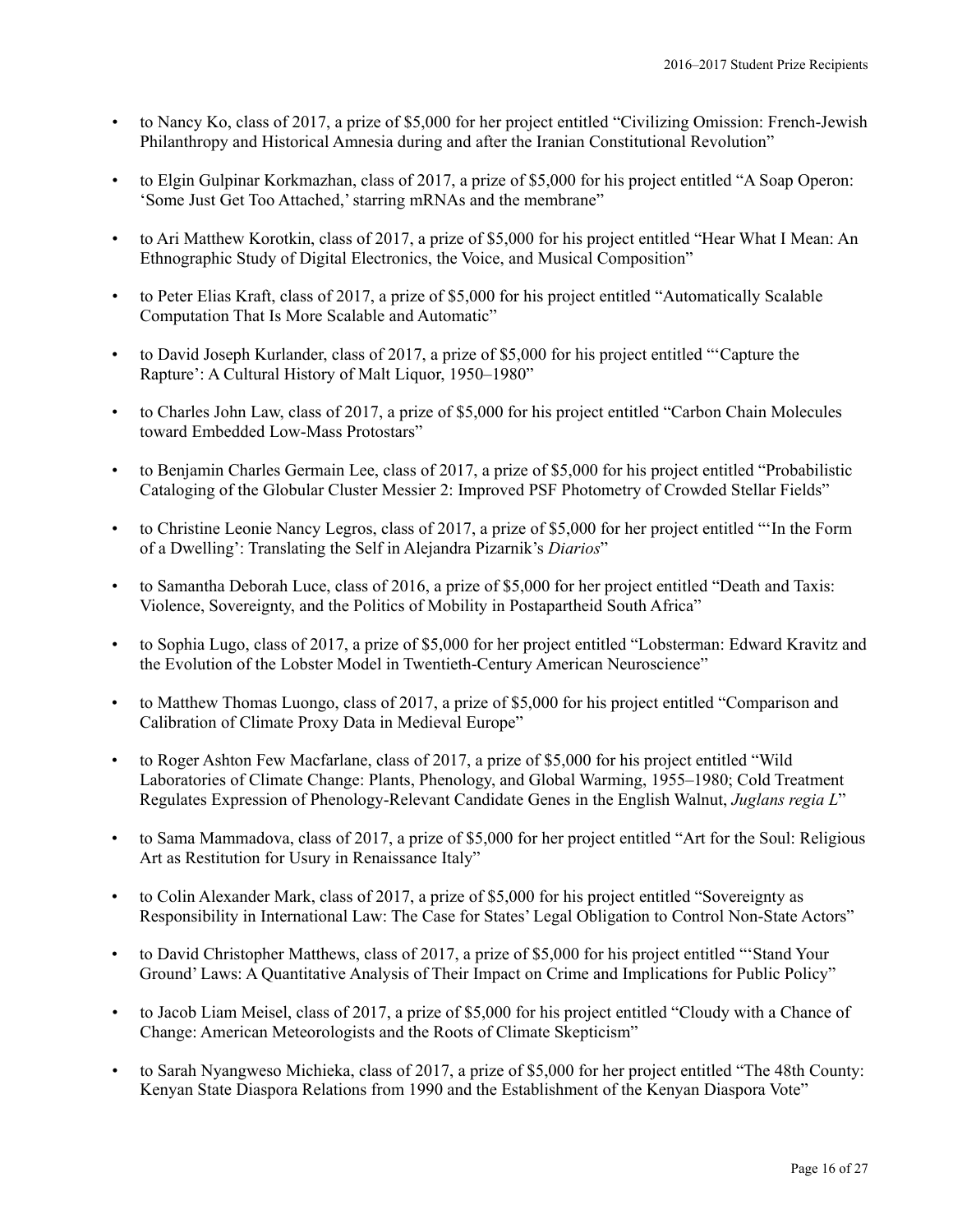- to Tessa Mattea Mrkusic, class of 2017, a prize of \$5,000 for her project entitled "Collapse the Distance: Climate Change Migration and Frontline Storytelling in the Republic of Kiribati"
- to Kevin Easton O'Donnell, class of 2017, a prize of \$5,000 for his project entitled "A Free Future: The Movement for Black Self-Determination on Edisto Island, 1861–1882<sup>"</sup>
- to Udodiri Rosemary Okwandu, class of 2017, a prize of \$5,000 for her project entitled "Violence and the (Black) Brain: Law and Order Politics and the Biomedicalization of Urban Rioting and Violence, 1960– 1975"
- to Gregory Jacob Parker, class of 2017, a prize of \$5,000 for his project entitled "Lefschetz Fibrations on 4-Manifolds"
- to Maille Eskie Radford, class of 2017, a prize of \$5,000 for her project entitled "Pop Plastic: Richard Hamilton's Guggenheim Reliefs from a Chemical and Historical Perspective"
- to Justin Slater Reynolds, class of 2017, a prize of \$5,000 for his project entitled "The Effects of Dietary Protein Restriction on Biomarkers of Metabolic Health: The Roles of FGF21 and Hepatic Serine Biosynthesis"
- to William Coleman Sack, class of 2017, a prize of \$5,000 for his project entitled "Soy's Ladder: Health in the Unmaking of Japanese Manchuria"
- to Amalia Anneliese Salcedo-Marx, class of 2017, a prize of \$5,000 for her project entitled "The Pain-Addiction Paradox: OxyContin and the Opioid Crisis in the United States, 1980–2010"
- to Michael David Savarese, class of 2017, a prize of \$5,000 for his project entitled "Gods and Rats in the Empire City: Pennsylvania Station, Public Memory, and Preservation in Twentieth-Century New York"
- to Bo Seo, class of 2017, a prize of \$5,000 for his project entitled "The Tragedy of Multiculturalism"
- to Daniel Alexander Tartakovsky, class of 2017, a prize of \$5,000 for his project entitled "Gender Differences in Reactions to Setbacks: Evidence from High School Debate Competitions"
- to Lillian Yow Tsai, class of 2017, a prize of \$5,000 for her project entitled "Concurrent Algorithms in Transactional Data Structures"
- to Itzel Vasquez-Rodriguez, class of 2017, a prize of \$5,000 for her project entitled "Unincorporated and Unprotected: East Porterville and the California Drought"
- to Matthew Jeffrey Vegari, class of 2017, a prize of \$5,000 for his project entitled "Don't Go to Strangers"
- to Emily Marie Venable, class of 2017, a prize of \$5,000 for her project entitled "Nutritional Contribution, Sexual Dimorphism, and Biological Implications of Rotting Wood Consumption by Wild Chimpanzees in Kibale National Park"
- to Nathaniel Patrick Ver Steeg, class of 2017, a prize of \$5,000 for his project entitled "Reducing National Park Crowding: A Market Design Approach"
- to Susan Xinchen Wang, class of 2017, a prize of \$5,000 for her project entitled "Al Dente: The Ethics of Nudging"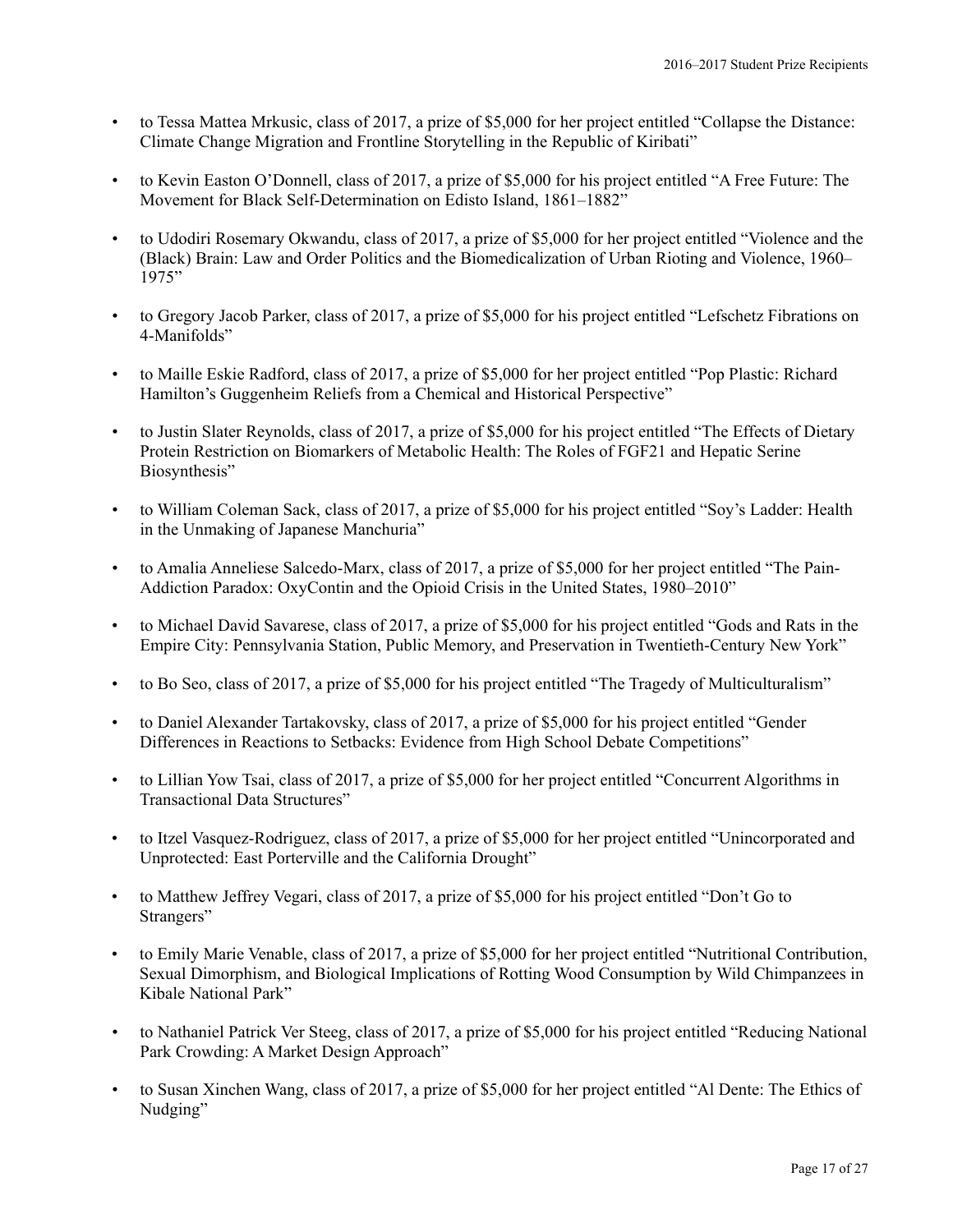- to Molly Elizabeth Wharton, class of 2017, a prize of \$5,000 for her project entitled "Measuring the Trade-Migration Nexus in the United Kingdom: Where People Go, the Goods Will Flow"
- to Yunhan Xu, class of 2017, a prize of \$5,000 for her project entitled "A Small Study of Epic Proportions: Toward a Statistical Reading of the *Aeneid*"
- to Alexander Yong Tse Yang, class of 2017, a prize of \$5,000 for his project entitled "An Adaptable Passive Lower-Limb Prosthesis for Pediatric Amputees"
- to Greg Ge Yang, class of 2017, a prize of \$5,000 for his project entitled "A Homological Theory of Functions"
- to Stephen Sun-Hsien Yen, class of 2017, a prize of \$5,000 for his project entitled "Capped Plea Discounts and Prosecutorial Resources: A Multilateral Model of Plea Bargaining under Asymmetric Information"
- to Muhammad Aun Abbas Zaidi, class of 2017, a prize of \$5,000 for his project entitled "Metasurface Diffraction Gratings for Arbitrary Polarization State Generation and Measurement"
- to Constance Zhou, class of 2017, a prize of \$5,000 for her project entitled "Using iPSC-derived neurons to model cell fate-specific effects of Alzheimer's disease"
- to Joyce Cheeler Zhou, class of 2017, a prize of \$5,000 for her project entitled "Looking At, Pushing Against, and Looking After: A Threefold Consideration of Frailty in the Context of All-Inclusive Care"

### **Charles Edmund Horman Prize**

- to George Shaohua Qiao, class of 2018
- to Michelle Raji, class of 2018

### **Kathryn Ann Huggins Prize**

• to Kevin Easton O'Donnell, class of 2017, a prize of \$1,000

#### **Joan Morthland Hutchins Thesis Prize in Latino Studies**

• to Lorena Aviles Trujillo, class of 2017, for her project entitled "Migrant Smuggling: Understanding the Coyotaje Structure and Its Implications for Immigration Policy"

#### **Intellectual Architecture Award**

• to Dana Ferrante, class of 2017, a prize of \$50

### **Ephraim Isaac Prize for Excellence in African Studies**

• to Sarah Nyangweso Michieka, class of 2017, a prize of \$500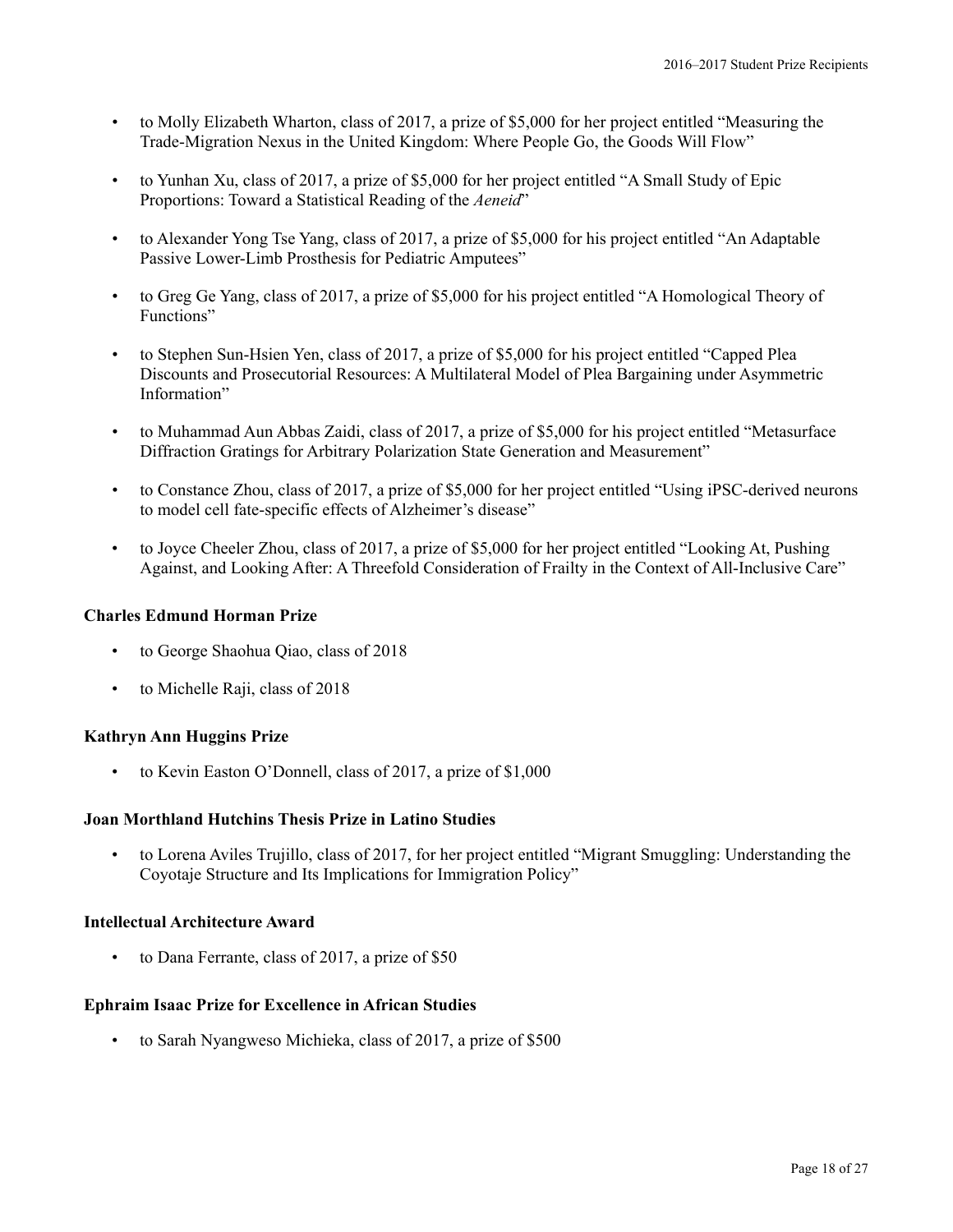### **Barbara Johnson Memorial Prize in Literature**

• to Ann Elizabeth Tarpley Hitt, class of 2018

### **Howard Mumford Jones Prize**

• to Stephen Tardif, Ph.D. '16, for his project entitled "The Practice of Form: Arts of Life in Victorian Literature"

#### **Charlotte Hyun-Mi Kim Award**

- to Colin Douglas Criss, class of 2017
- to Yanlin Kit Wu, class of 2017

### **Kirkland House Arts Award**

• to Joshua Lee Ascherman, class of 2017

### **Kirkland House Faculty Deans'Award**

• to Francesca Elisabeth Childs, class of 2017

### **Kirkland House Service Award**

• to Nicholas Daniel O'Brien, class of 2017

#### **Klein Family History Prize**

• to Rüdiger Hans von Kraus, A.L.M. '17, a prize of \$1,000

### **George Arthur Knight Prize**

- to Clara Iannotta, G3, a prize of \$2,750 for her project entitled "*Dead wasps in the jam jar*, for string orchestra"
- to Christopher Swithinbank, G4, a prize of \$2,750 for his project entitled "*Union/haze*, for 10 performers"

### **Newbold Rhinelander Landon Memorial Scholarship Prize**

- to David Francis Clifton, class of 2017
- to Denis Fedin, class of 2017
- to Colleen Moira O'Leary, class of 2017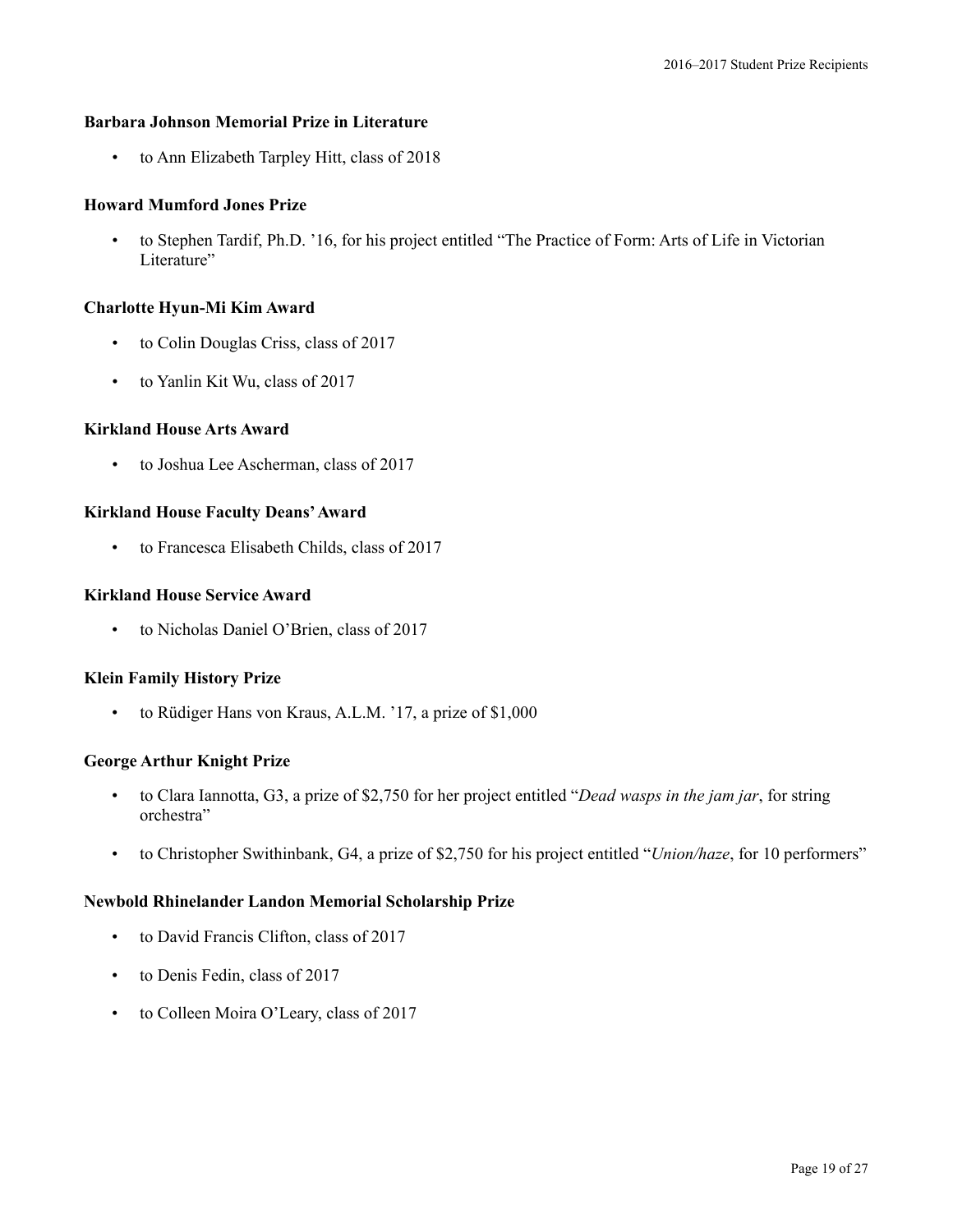#### **Harold Langlois Award**

- to Marci Elizabeth Bunn, A.L.M. '17, a prize of \$466.67
- to Anne Ji-Yon Lee, A.L.M. '17, a prize of \$466.66
- to Michael Thomas Pittman, A.L.M. '17, a prize of \$466.66

### **Dorothy Hicks Lee Prize**

• to Auguste Jennings Roc, class of 2017, a prize of \$500

### **Doris Cohen Levi Prize**

• to Jacob Sanders Stepansky, class of 2017

### **Robert E. Levi Prize**

• to Aislinn Elizabeth Brophy, class of 2017

### **Jonathan M. Levin Prize for Teaching and Social Justice**

• to James Eric Piltch, class of 2017, a prize of \$500

#### **Jonathan Levy Award**

• to Juliana N. Sass, class of 2017

### **Alain LeRoy Locke Prize for Academic Excellence**

• to Carlos Andres Snaider, class of 2017, a prize of \$500

### **Hugh F. MacColl Prizes**

- to Ari Matthew Korotkin, class of 2017, a prize of \$700 for his project entitled "*Like ones also stir*, for voice and electronics"
- to Auburn Ho Lee, class of 2017, a prize of \$700 for his project entitled "*Fresh Scratches*, for string quartet"
- to Brandon Lincoln Snyder, class of 2018, a prize of \$700 for his project entitled "*Tree and synthetic*, for alto recorder, violin, and objects"

### **Elizabeth Maguire Memorial Prize**

• to Ernest Julius Mitchell, G8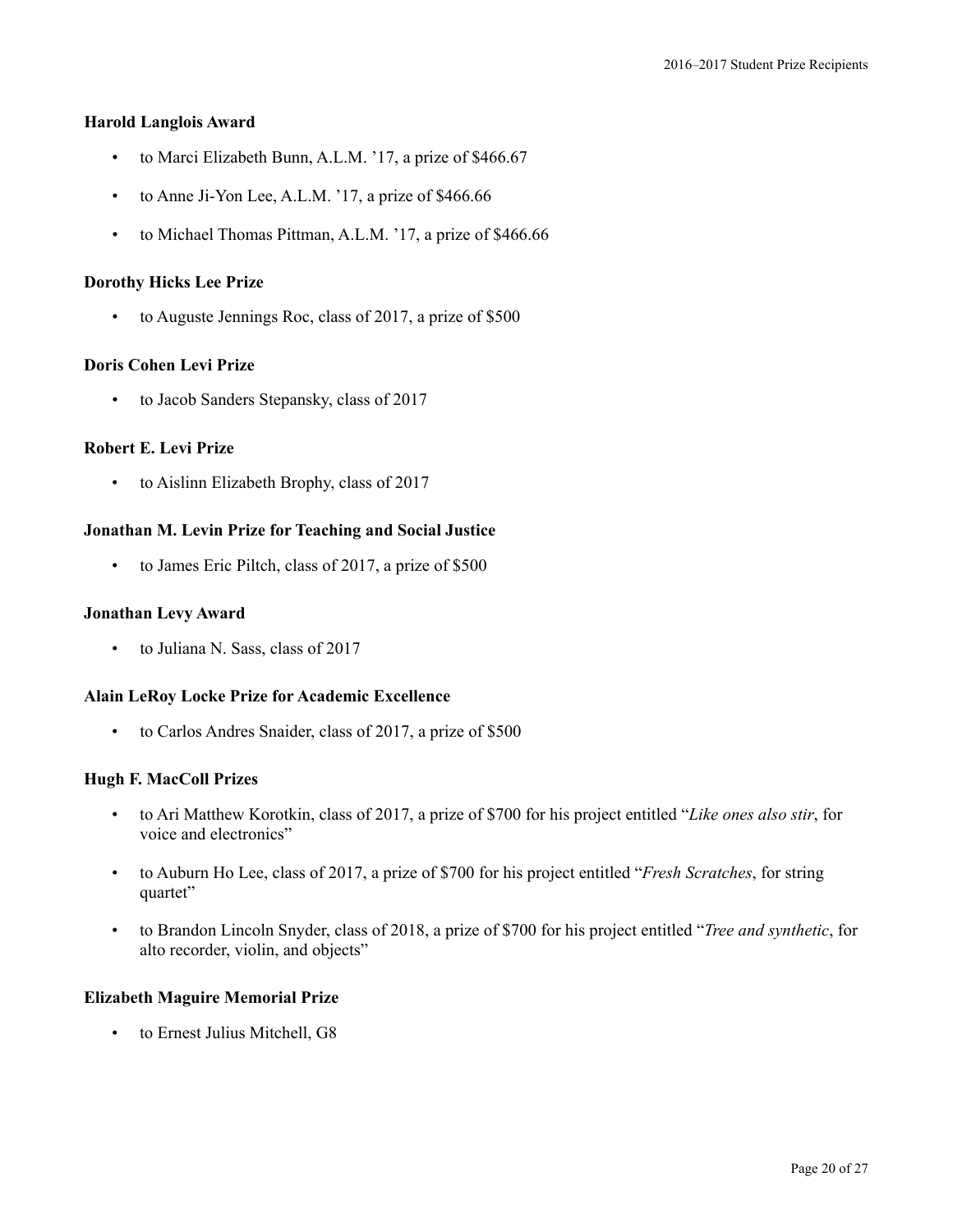### **Maurice Sedwell Ltd. Prize**

• to Olivia Melissa Castor, class of 2017

### **Kenneth Maxwell Thesis Prize in Brazilian Studies**

• to Ashley Alejandra Collins, class of 2017

#### **Committee on Medieval Studies Undergraduate Essay Prize**

• to Julie Elizabeth Estrada, class of 2018, for her project entitled "'Exclusive Union': An Analysis of Gendered Language and Chiasmatic Performance in the Corpus of Hadewijch"

#### **Perry Miller Prize**

- to Alec Kaipo Takeshi Matsumoto, class of 2017, a prize of \$200 for his project entitled "The Story of Kaluaiko'olau: Hawaiian Literature and Indigenous Melancholia"
- to Maia Rose Silber, class of 2017, a prize of \$200 for her project entitled "River of Living Water: The Croton System and the Transformation of Westchester, 1841–1896"

#### **Tazuko Ajiro Monane Prize**

- to Ashley Steven Asencios, class of 2017, a prize of \$2,000
- to Shane E. Campayne, class of 2018, a prize of \$2,000

#### **Mossavar-Rahmani Center Prize for Best Master's Student Paper**

• to Shauna Brianna Theel, M.P.P. '17, and Andreas Westgaard, M.P.P. '17, for their project entitled "Moving toward Energy Efficiency: A Results-Driven Analysis of Utility-Based Energy Efficiency Policies"

### **David B. Mumford Undergraduate Mathematics Prize**

- to Hannah Kerner Larson, class of 2017
- to Ashvin Anand Swaminathan, class of 2017

#### **Noma-Reischauer Prizes in Japanese Studies**

- to Ashley Steven Asencios, class of 2017, a prize of \$1,000 for his project entitled "Kokusai Kekkon: International Romance in Japan"
- to Nissanka Subodhana Wijeyeratne, A.M. '16, a prize of \$1,500 for his project entitled "Death Rays to Diesel Engines: Technology Seizure and Collaboration in Occupied Japan, 1945–1952"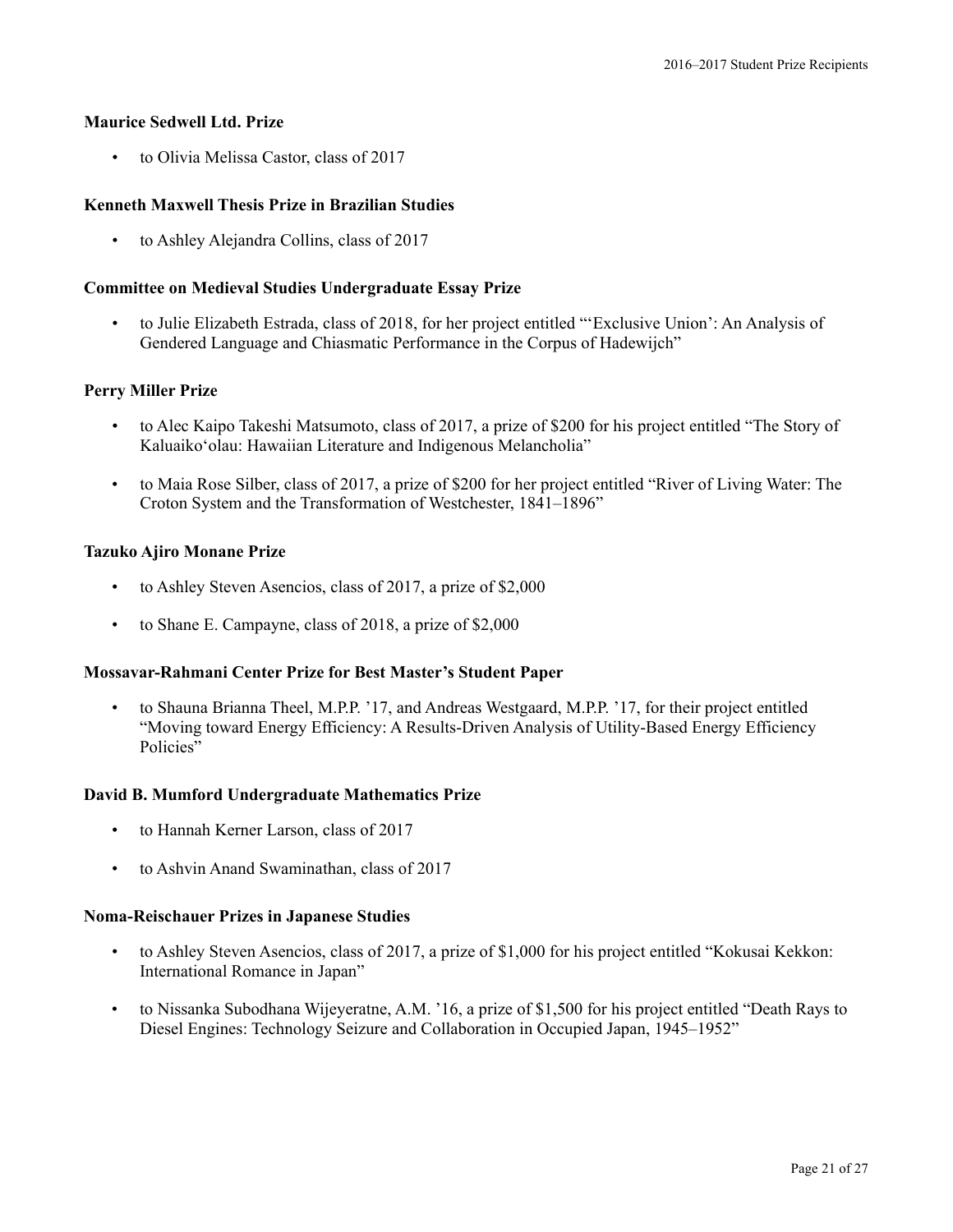### **Oliver-Dabney Junior Prize in History and Literature**

• to Jessica Ann Tueller, class of 2018, a prize of \$200 for her project entitled "Where to Draw the Line? Religion and Animals in Brazilian String Literature"

#### **Oliver-Dabney Senior Prize in History and Literature**

- to Michael David Savarese, class of 2017, a prize of \$200 for his project entitled "Gods and Rats in the Empire City: Pennsylvania Station, Public Memory, and Preservation in Twentieth-Century New York"
- to Katherine Frances Gregor Wu, class of 2017, a prize of \$200 for her project entitled "Curating Citizens: Educating through Visual Culture at the World's Columbian Exposition of 1893"

#### **Oliver-Dabney Sophomore Prize in History and Literature**

• to Julia Heifetz Fine, class of 2019, a prize of \$200 for her project entitled "'Madame Geneva, Mother Gin': Recentering Hogarth's *Gin Lane* around Middle-Class Motherhood"

### **Mary G. Paget Prize**

• to Carly Weaver Rotatori, class of 2018

#### **John G. Palfrey Prize**

- to Julius Bright Ross, class of 2017
- to William Coleman Sack, class of 2017

#### **Joseph Garrison Parker Prize**

to Elaine Dong, class of 2017

#### **Lucy Allen Paton Prizes in the Humanities**

- to Serena Annabel Eggers, class of 2017, a prize of \$500
- to Robert John Hopkirk, class of 2018, a prize of \$500

#### **Pease Thesis Prize**

• to Nicholas Wolf Ackert, class of 2017

# **Reginald H. Phelps Prize**

- to Michael Andrew Neil Montilla, A.L.B. '17, a first-place prize of \$2,500
- to Shinny Sue Hwang, A.L.B. '17, a second-place prize of \$2,000
- to Farid Nemri, A.L.B. '17, a third-place prize of \$1,500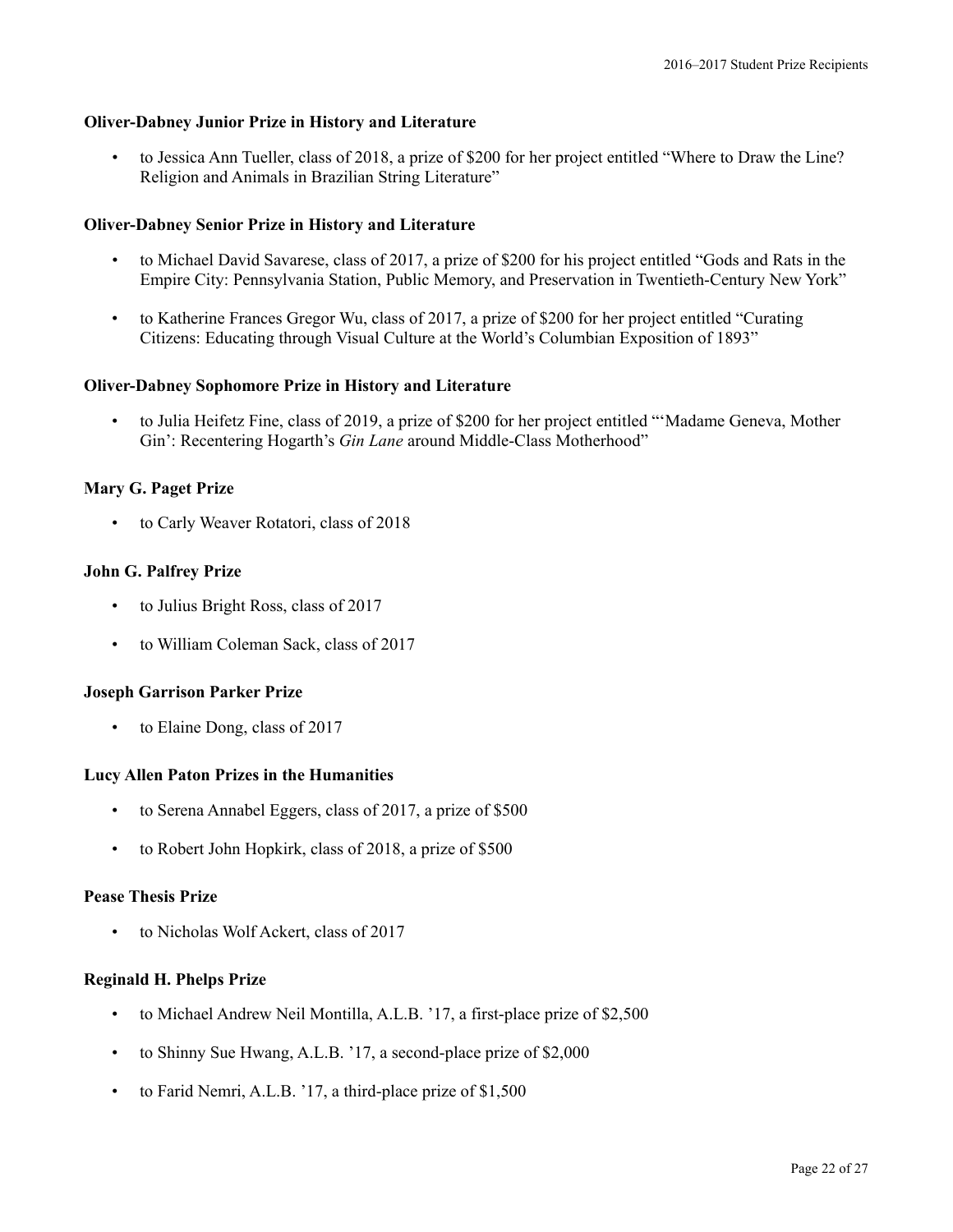### **Wendell Phillips Memorial Scholarship Prize**

• to Catherine H. Zheng, class of 2019

### **Susan Anthony Potter Prize**

• to Thomas Patrick Wisniewski, G7, a prize of \$2,500 for his project entitled "On Elephant Executions"

### **Susan Anthony Potter Prize in Spanish Literature of the Golden Age**

- to Henry Mateo Navarrete Brooks, class of 2019, a second-place prize of \$1,250 for his project entitled "Una escena campestre: Espacios íntimos, presencias fronterizas y una amistad bestial en el Quijote"
- to Justin Andrew Dower, class of 2017, a first-place prize of \$2,500 for his project entitled "Rap-ítulo" Primero: Que trata de Maese Pedro"

### **Susan Anthony Potter Undergraduate Prize**

• to Edith Claire Enright, class of 2018/19, a prize of \$1,250 for her project entitled "The Painting-Poem: Image in Wang Wei's Landscape Poetry"

### **John P. Reardon, Jr., Award**

• to Henry Corbett Cousins, class of 2017

# **Robert Fletcher Rogers Prize**

- to Jennifer Hu, class of 2018
- to Julian Sanchez Salazar, class of 2017

### **Cynthia Wight Rossano Prize in Harvard History**

- to Reade Susan Rossman, class of 2020, a first-place prize of \$3,000 for her project entitled "Business of Government and Government in Business: Littauer, the New Deal, and Harvard's School of Public Administration"
- to Halah Yasser Ahmad, class of 2017, a second-place prize of \$1,500 for her project entitled "Funding Religious Life on a Secular Campus: The Case of Harvard Hillel"
- to Gladys Marianne Ngoie Kisela, class of 2017, a third-place prize of \$500 for her project entitled "Making History Visual: The Importance of Research for Representation"

### **Endicott Peabody Saltonstall Prize**

• to Daniel V. Banks, class of 2017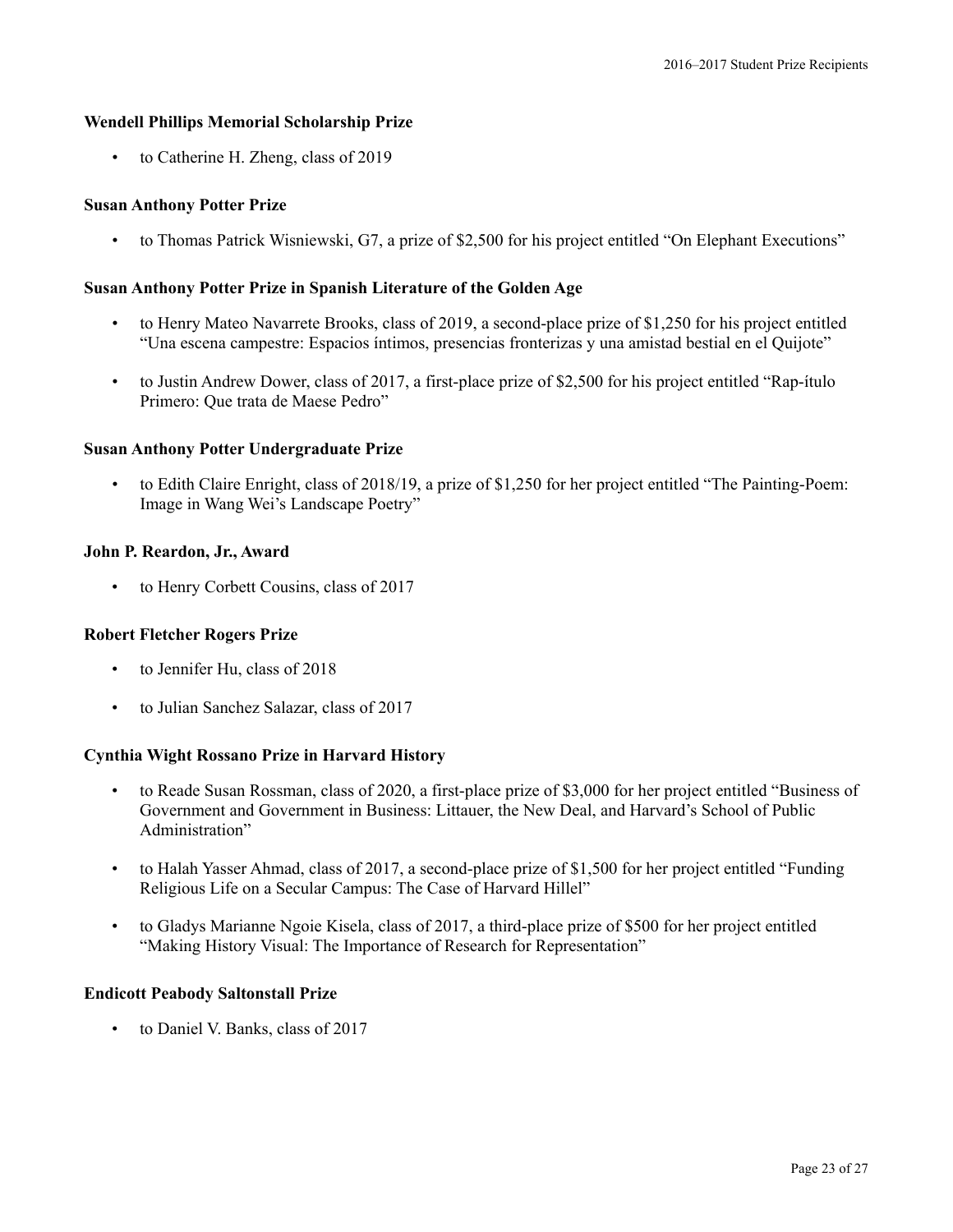#### **Jack T. Sanderson Memorial Prize in Physics**

• to Henry Wanjune Lin, class of 2017

### **John Osbourne Sargent Prize for a Latin Translation**

- to David Francis Clifton, class of 2017
- to Victor Anthony Mezacapa, class of 2018

### **Winthrop Sargent Prize**

• to Allegra Christine Caldera, class of 2017

### **V. M. Setchkarev Memorial Prizes**

- to Raymond Scott DeLuca, G1, for his project entitled "Diegetic Instability in Deep Space: Mapping the Soundscape of Andrei Tarkovsky's *Solaris*"
- to Philipp Sebastian Penka, Ph.D. '16, for his project entitled "'I Whisper into the Radio Ear': Radio Sound and Russian Modernist Poetics"

### **Thomas Small Prizes**

- to Gordon Divine Ntso Asaah, A.L.M. '17, a prize of \$2,000
- to Alexandra Morgan, A.L.M. '17, a prize of \$2,000

#### **Arthur Smithies Prize**

to Christine Liu Xu, class of 2017

#### **Smyth Thesis Prize**

• to Denis Fedin, class of 2017

### **George B. Sohier Prize**

• to Hana S. Connelly, class of 2017, a prize of \$250 for her project entitled "Kidnap in the Caucasus: Rethinking Russian Imperialism in the Nineteenth Century"

# **Barbara Miller Solomon Prize**

• to Hana S. Connelly, class of 2017, a prize of \$200 for her project entitled "Kidnap in the Caucasus: Rethinking Russian Imperialism in the Nineteenth Century"

### **Spirit of Kirkland House Award**

• to Savannah Noelle Fritz, class of 2017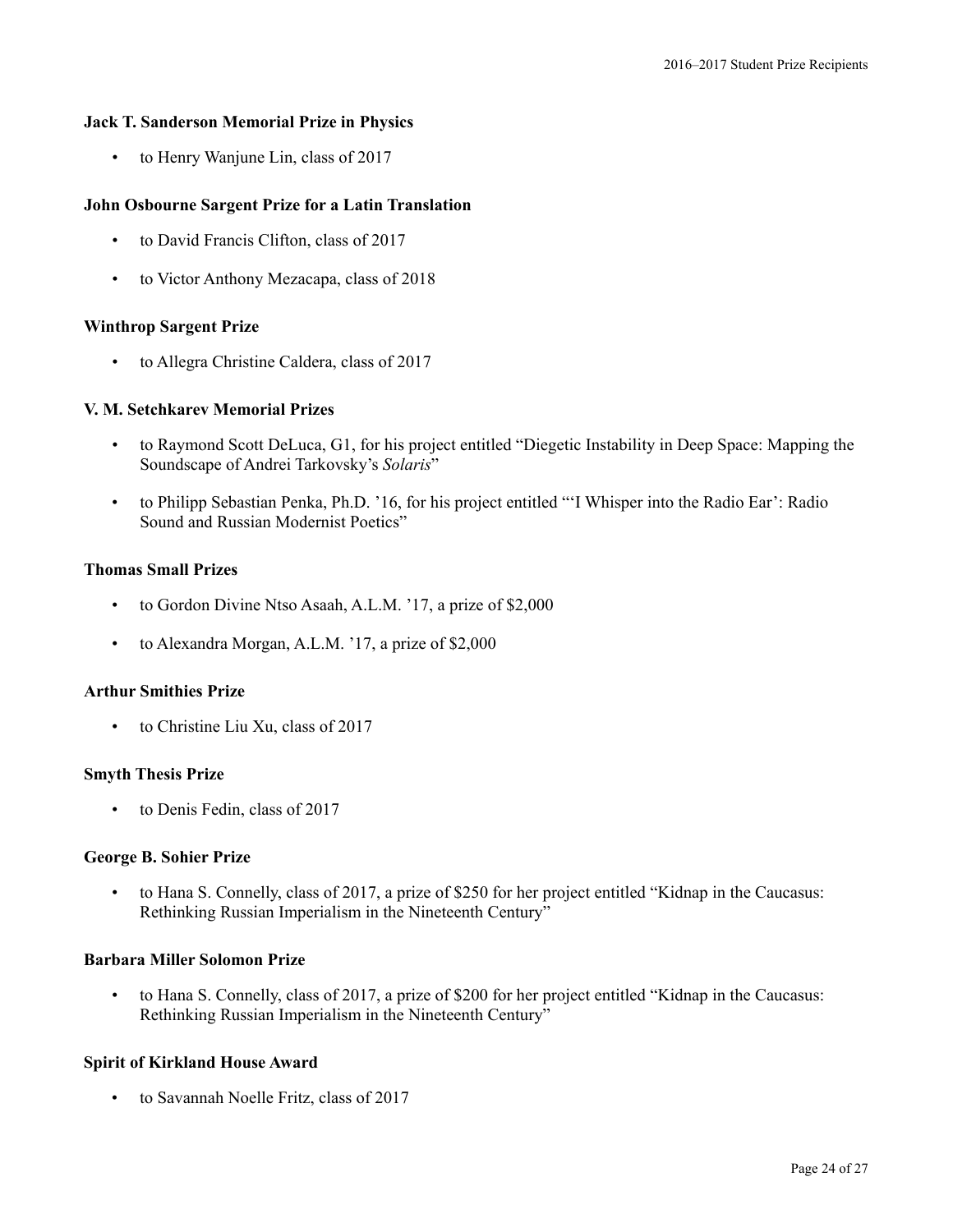### **Adelbert W. Sprague Prize**

• to Adi Snir, G3, a prize of \$2,500 for his project entitled "*NonEntities (Part I)*, for large ensemble"

### **Jack M. Stein Teaching Fellow Prize in Germanic Languages**

• to Anne Maike Roehrborn, G4, a prize of \$1,000

### **Louis B. Sudler Prize in the Arts**

• to Alexander George Scolnik-Brower, class of 2017

### **Charles Sumner Prize**

- to Volha Charnysh, Ph.D. '17, a prize of \$5,000 for her project entitled "Migration, Diversity, and Economic Development: Post-WWII Displacement in Poland"
- to Michael Stephen Hankinson, Ph.D. '17, a prize of \$5,000 for his project entitled "Why Is Housing So Hard to Build? Four Papers on the Collective Action Problem of Spatial Proximity"

### **Robert N. Toppan Prize**

- to Jonathan Richard Bruno, Ph.D. '17, for his project entitled "Democracy beyond Disclosure: Secrecy, Transparency, and the Logic of Self-Government"
- to Soledad Artiz Prillaman, Ph.D. '17, for her project entitled "Why Women Mobilize: Dissecting and Dismantling India's Gender Gap in Political Participation"

### **Joan Gray Untermyer Poetry Prize**

• to Joanne Ling Koong, class of 2017

### **Vermuele Thesis Prize**

• to Colleen Moira O'Leary, class of 2017

### **Luisa Vidal de Villasante Award**

to Francesca Bellei, G1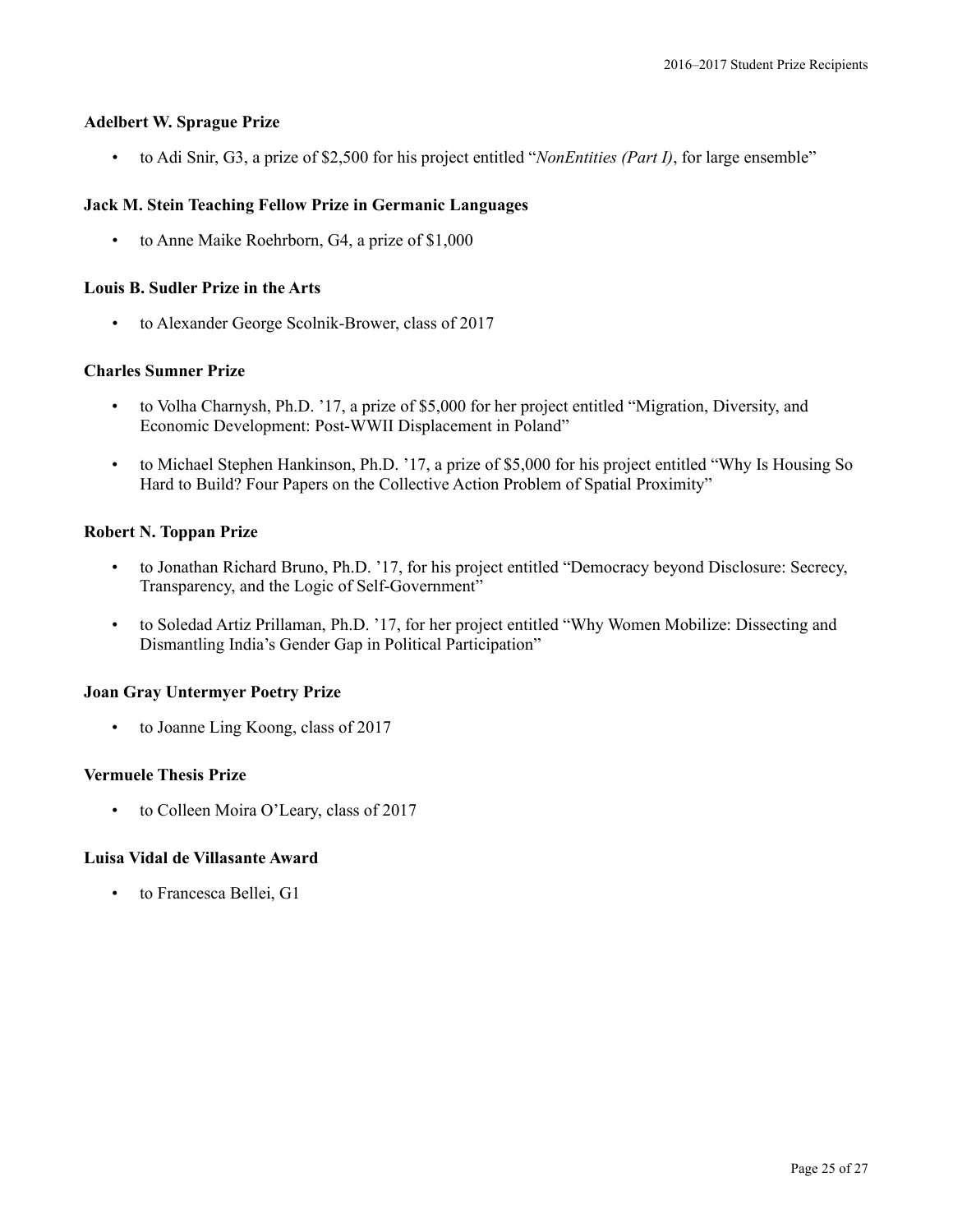### **Visiting Committee Prize for Undergraduate Book Collecting**

- to Harold Xavier Gonzalez, class of 2018, a first-place prize of \$3,000 for his project entitled "Books That Count: Books and DVDs Calculated to Inspire Children and Young Adults to Explore the Wonderful World of Mathematics"
- to Christopher Gregory Colby, class of 2020, a second-place prize of \$1,500 for his project entitled "A Collection of the Classics and More: Unweeded"
- to John Ferris Bourjaily, class of 2017, a third-place prize of \$750 for his project entitled "My Collection; or, How I Learned to Start Thinking and Fear the Bombers"
- to Corey C. Husic, class of 2017, a third-place prize of \$750 for his project entitled "Humans and the Environment: Works That Drew Me Closer to Nature"
- to Richard Yarrow, class of 2019, a third-place prize of \$750 for his project entitled "Observing the Fall of Democracy in the Twentieth Century"

### **Esther Sellholm Walz Prize**

• to Sebastian Alexander Brass, G1, a prize of \$1,000

### **Philippe Wamba Prize**

- to Samantha Deborah Luce, class of 2016, a prize of \$500
- to Marthe Laetitia Tiani Vessah, class of 2017, a prize of \$500

#### **Philip Washburn Prize**

- to Gregory Andrew Briker, class of 2017, a prize of \$2,500 for his project entitled "The Right to Be Heard: *ONE Magazine*, Obscenity Law, and the Battle over Homosexual Speech"
- to Abigail Bacon Conant Gabrieli, class of 2017, a prize of \$2,500 for her project entitled "'To Set Bounds and Limits [to] Authority': Colonists, Levellers, and Ecclesiology in Atlantic Constitutional History"

#### **Selma and Lewis H. Weinstein Prize in Jewish Studies**

- to Nancy Ko, class of 2017, for her project entitled "Civilizing Omission: French-Jewish Philanthropy and Historical Amnesia during and after the Iranian Constitutional Revolution"
- to Raya Rivka Koreh, class of 2018, for her project entitled "Soviet Jewish Emigration and Holocaust Collective Memory: American Jewish Organizations' Independent Foreign Policy, 1966–1976"

#### **Barrett Wendell Sophomore Essay Prize**

• to Leah Somelisan Yared, class of 2019, a prize of \$200 for her project entitled "The Body Electric: Science Fiction and the Negro Mammy"